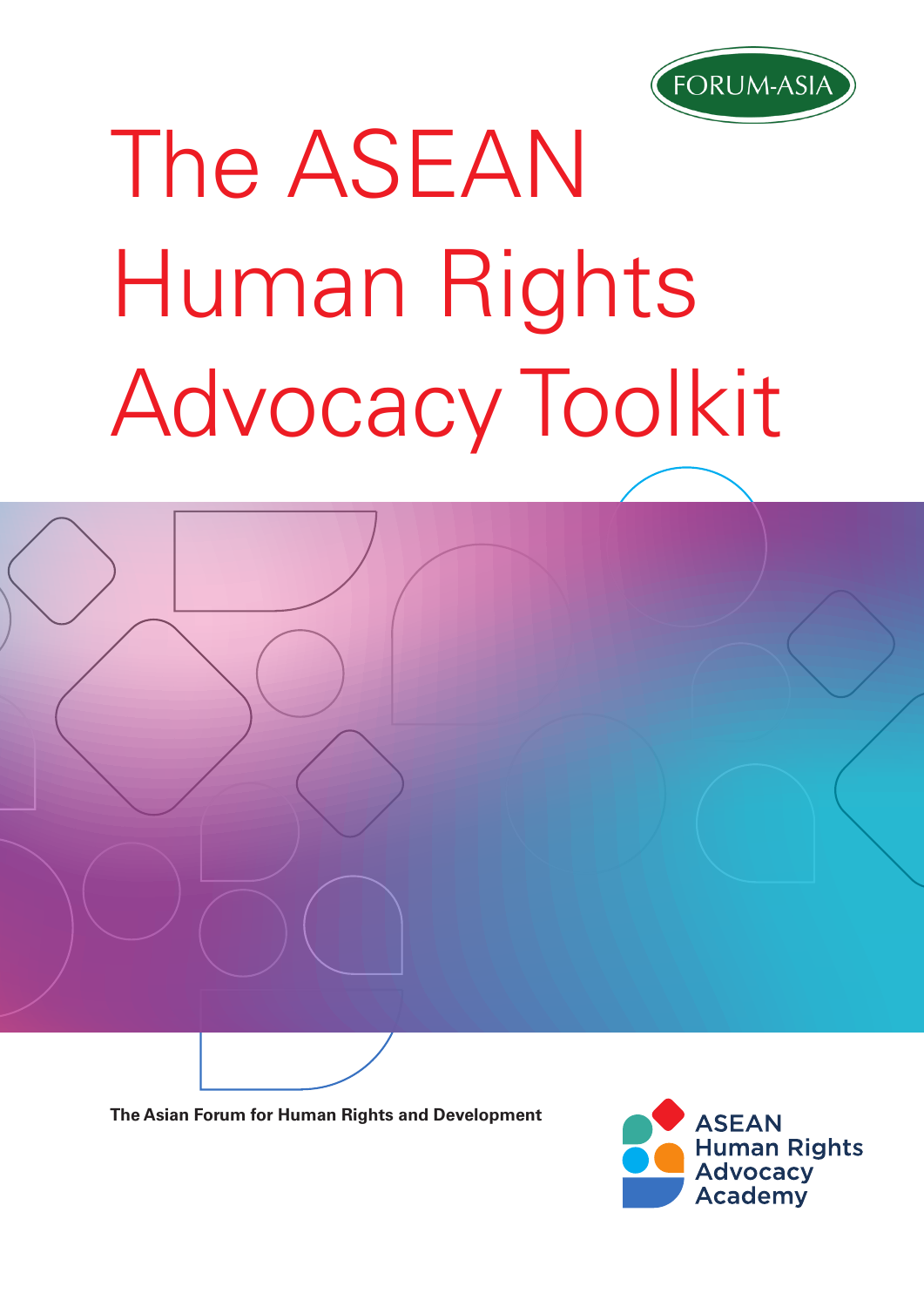The ASEAN Human Rights Advocacy Textbook

**Publication Date**: 30 April 2022

**Author: Aviva Nababan** 

**Copy Editor: Oliver Slow** 

**Layout:** Mohamad Reza

Copyleft Asian Forum for Human Rights and Development (FORUM-ASIA) 2021 This working paper is written for the benefit of human rights defenders and civil society organisations and may be quoted from or copied so long as the source and authors are acknowledged.

The working paper is published by FORUM-ASIA.

#### **Bangkok Office**

S.P.D Building 3rd Floor, 79/2 Krungthonburi Road, Khlong Ton Sai, Khlong San Bangkok, 10600 Thailand Tel: +66 (0)2 1082643-45 Fax: +66 (0)2 1082646 E-mail: info@forum-asia.org

#### **Geneva Office**

Rue de Varembé 1, 2nd Floor 1202 Geneva, Switzerland E-mail: una@forum-asia.org

#### **Jakarta Office**

Jalan Kramat 2 No. 7, Senen Jakarta Pusat 10420, Indonesia Tel: +62 21 3919006 E-mail: asean@forum-asia.org

#### **Kathmandu Office**

c/o Informal Sector Service Centre (INSEC) Syuchatar, Kalanki, Kathmandu P.O.Box 2726, Nepal Tel: +977 (0)1 5218770 Fax: +977 (0)1 5218251 E-mail: sasia@forum-asia.org

- ⊕ www.forum-asia.org
- $\mathbf{f}$ www.facebook.com/FORUMASIA
- V www.twitter.com/forum\_asia
- $\mathbf{L}$ www.youtube.com/ForumAsiaVideo
- $\Theta$ www.instagram.com/forumasia.humanrights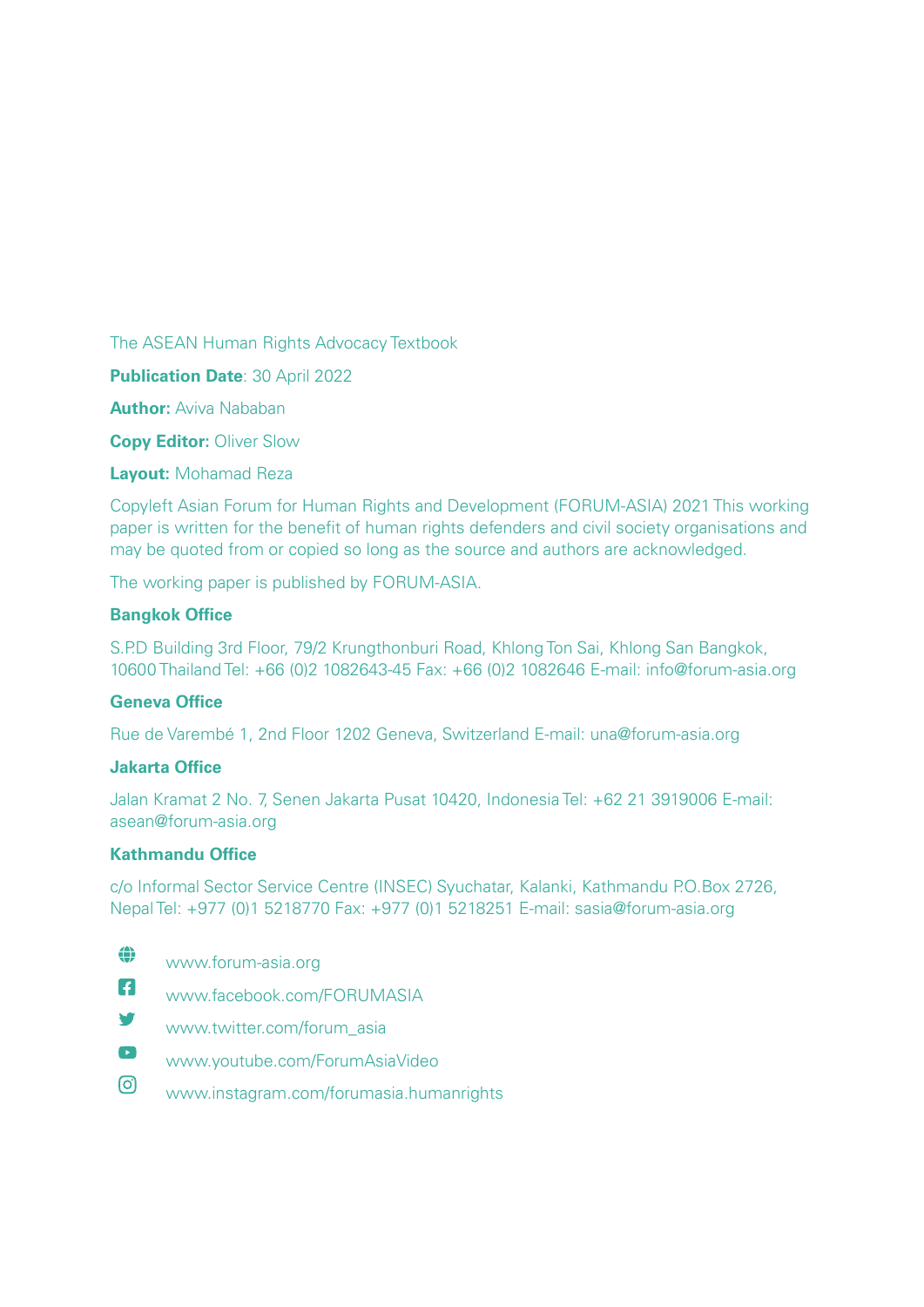### Acknowledgement

First of all, I would like to acknowledge and give my warmest thanks to the Asian Forum for Human Rights and Development (FORUM-ASIA) for making this opportunity possible. The ASEAN human rights mechanism is still developing—and through its inception, the One ASEAN Community can uphold the human rights of the ASEAN people through constant and intensive civil society engagement. By having the invaluable opportunity to refine the Rights Now! Training Manual on ASEAN Human Rights Mechanisms, published ten years ago, I can engage and mobilise the younger generation of human rights defenders in the region and beyond to continue shaping the regional human rights mechanisms and overcoming their limitations.

The manual update and the toolkit development were done against the backdrop of the COVID-19 pandemic, thus making it pertinent to develop a version of the training manual that will allow remote interaction. In September 2021, FORUM-ASIA organised the ASEAN Human Rights Advocacy Academy to implement the training in a remote learning setting, blending virtual classroom interaction with flexi-time learning materials. The one-month workshop consisting of four-hour virtual classroom sessions per week brought together 23 unique human rights defenders from FORUM-ASIA and the region. The workshop emerged successful in providing a forum for them to learn, connect, and reflect on human rights in ASEAN. It proves that the toolkit is versatile; it showcases learning methods that can be adapted in both physical classroom interaction and remote learning settings.

I would like to give special thanks to my ASEAN Human Rights Advocacy Academy coorganisers Rachel Arinii Judhistari, Cornelius Damar Hanung, Gianna Francesca Catolico, and Cindy Kartika for their support and dedication in updating the toolkit, translating the manual methodologies into a virtual learning environment, and ensuring the successful execution of the Academy. I truly enjoyed working with a dynamic team in planning and executing this training.

I sincerely hope that the toolkit will enhance the civil society activists' knowledge and capacity on engagement with ASEAN and its human rights mechanisms. This toolkit should be treated as a living document to be adapted and updated to suit the participants' needs and the most current global and regional developments.

**Aviva Nababan Human Rights Officer Embassy of the United Kingdom of Great Britain and Northern Ireland to Indonesia**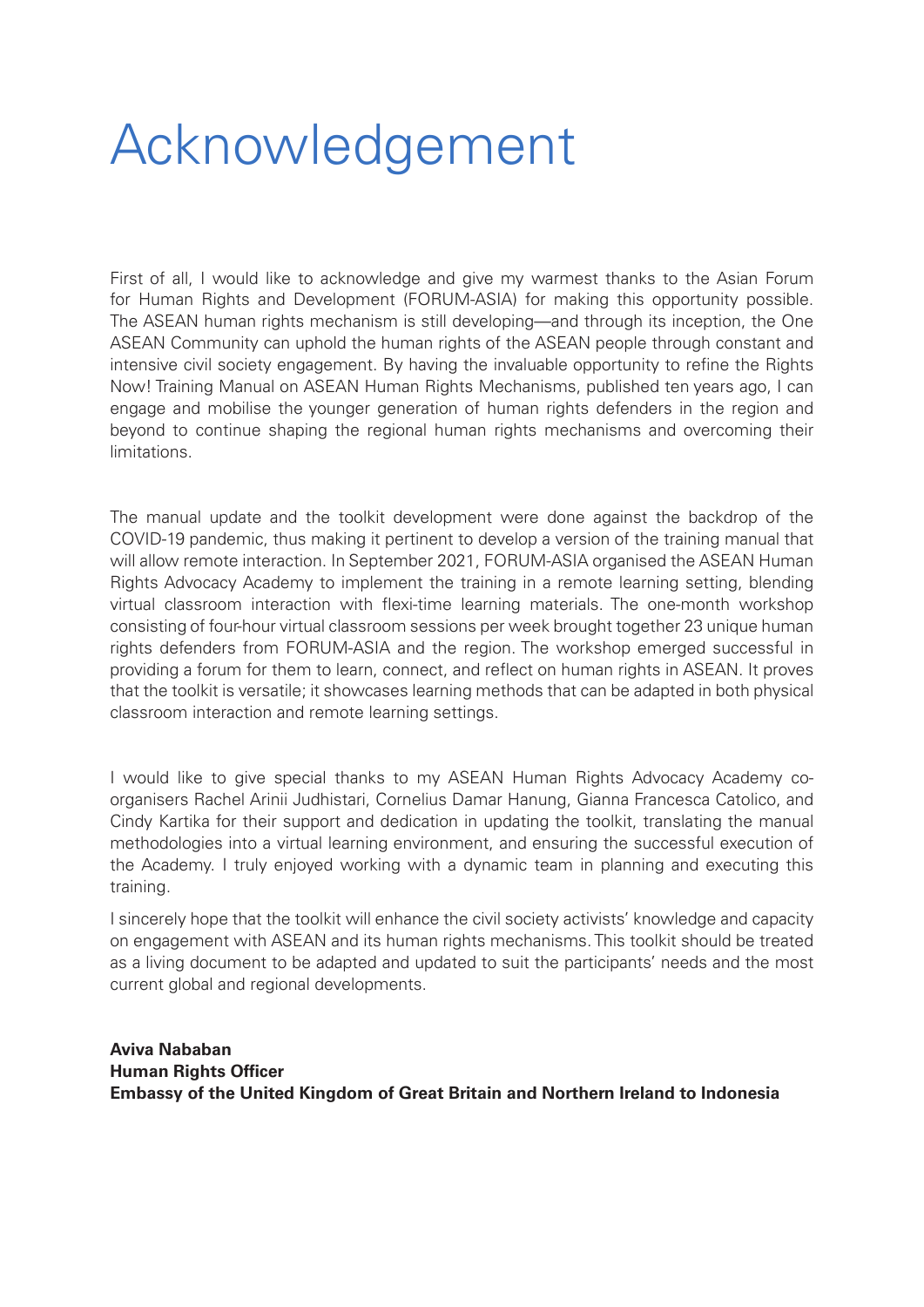### Preface

The *Rights Now! The ASEAN Human Rights Advocacy Toolkit* is a refined and updated version of *Rights Now! A Training Manual on ASEAN Human Rights Mechanisms* was published in 2010 and authored by Human Rights Commission of Malaysia (SUHAKAM) Commissioner Jerald Joseph. Given the recent developments on human rights and democracy in the region, FORUM-ASIA found it imperative to rejuvenate the Rights Now! to encompass current trends and innovative activities. Aviva Nababan led the process of providing the previous manual a much-needed 'makeover' by refining its contents to include activities that CSOs can conduct online, while the COVID-19 pandemic is still overwhelming Southeast Asia and the rest of the world.

The publication of this toolkit anchors FORUM-ASIA's vigorous efforts in engaging with ASEAN Human Rights Advocacy for over 15 years. Together with a network of civil society organisations in the region, FORUM-ASIA was actively involved in establishing the ASEAN Human Rights Mechanisms (AHRM) — ASEAN Intergovernmental Commission on Human Rights in 2009 and ASEAN Commission on the Promotion and Protection of the Rights of Women and Children in 2010.

In 2020, FORUM-ASIA surveyed partner organisations in Southeast Asia to gain insights on what tactics and strategies FORUM-ASIA can use for building an effective and robust ASEAN human rights advocacy. Most FORUM-ASIA partners conveyed the need to have a capacitybuilding module for civil society, academia, and the public, to understand more about ASEAN and its mechanisms. In response, FORUM-ASIA conceptualised and organised the ASEAN Human Rights Advocacy Academy held last September 2 to 30, 2021. FORUM-ASIA utilised several modules in this toolkit during the five-week workshop.

With this toolkit, FORUM-ASIA hopes to cultivate the knowledge and expertise of young people from Southeast Asian CSOs representing vulnerable and marginalised communities on the role of ASEAN and its human rights mechanisms. Given the success of the Academy, we hope that this toolkit can entice other CSOs to conduct capacity-building workshops like the Academy and pass on the torch to a new generation of human rights champions who will engage with ASEAN and its mechanisms in the upcoming years to come.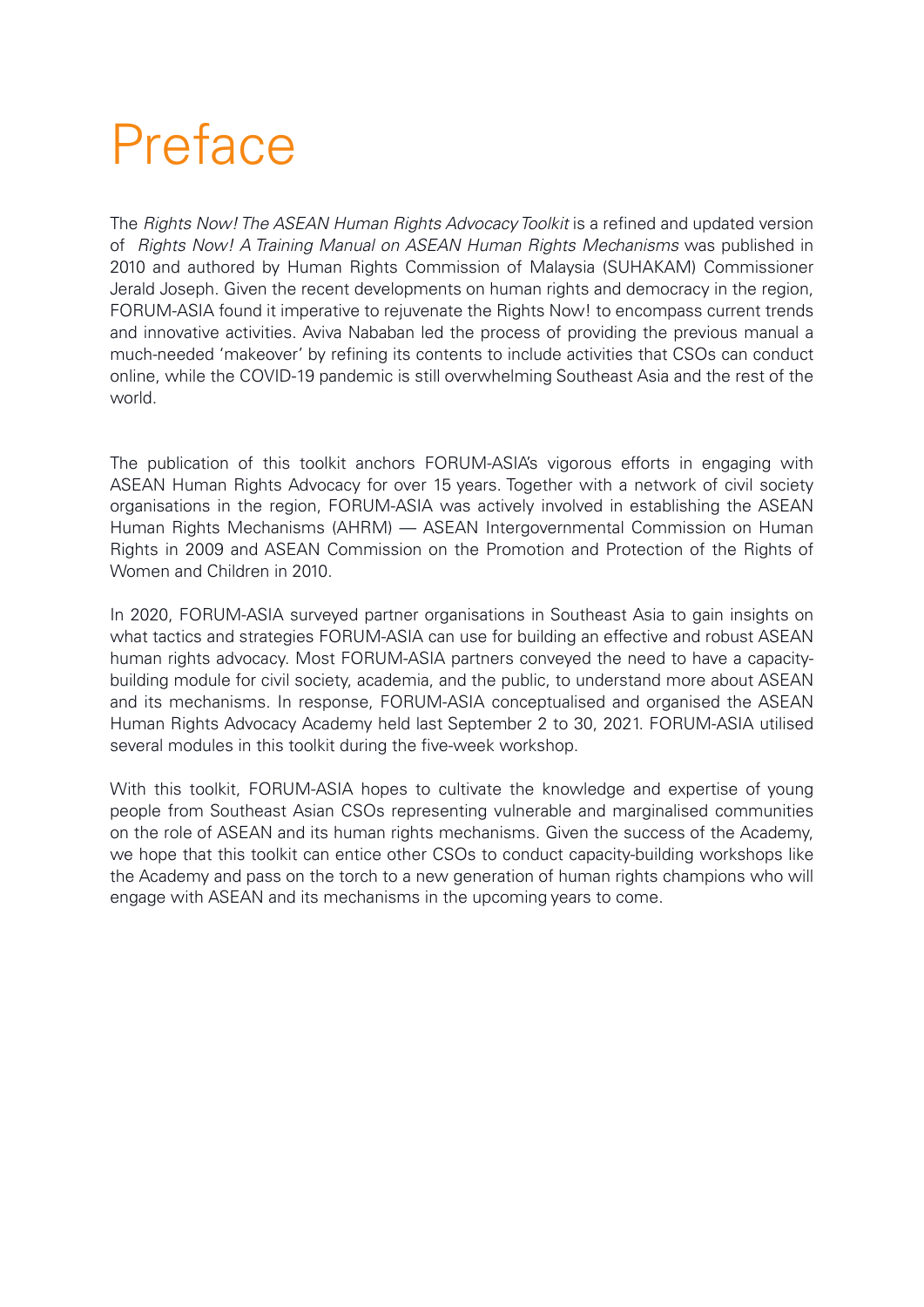



# E-Learning Guidelines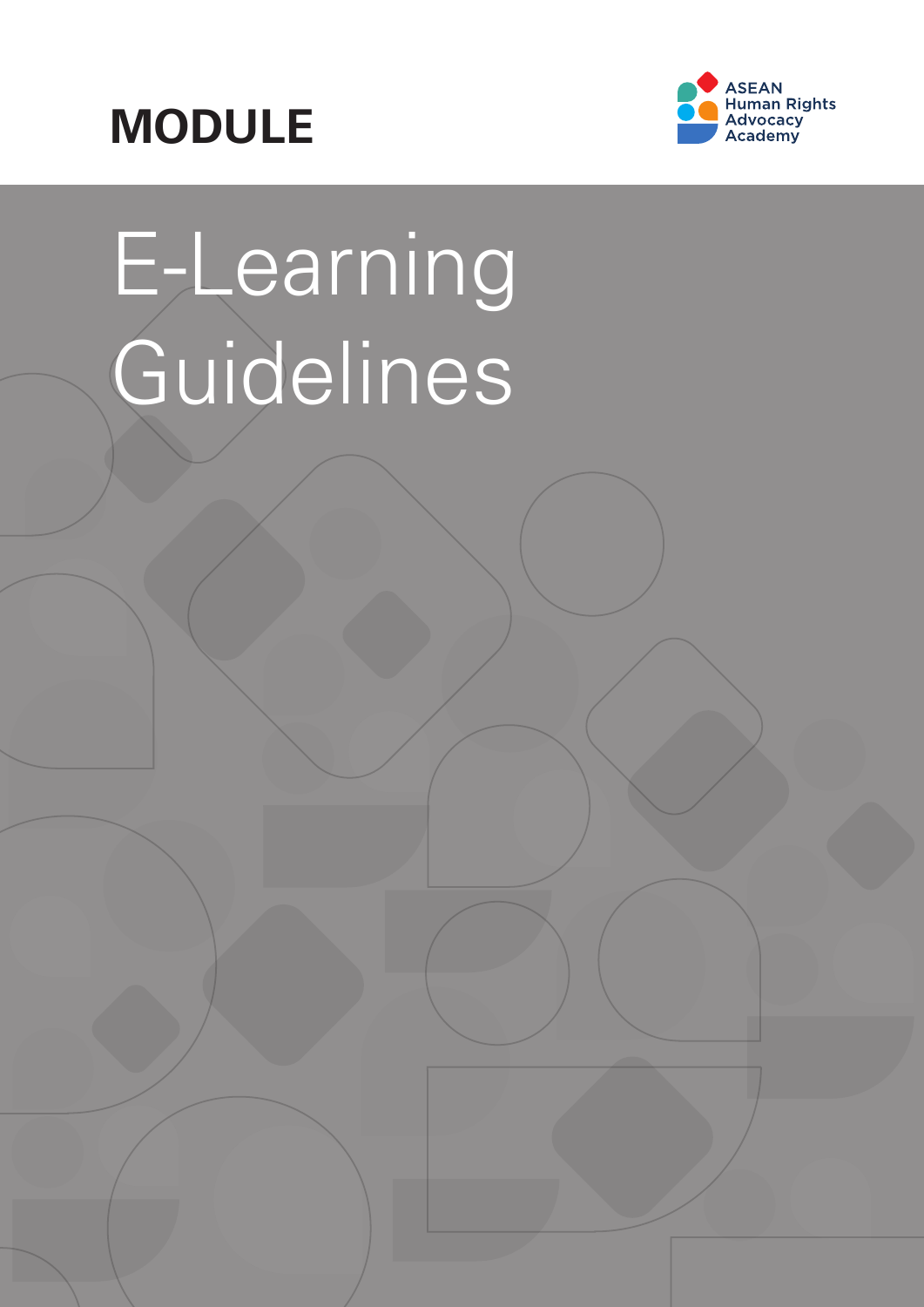## **PART 1**  About The E-Learning Guidelines

These E-Learning guidelines are formulated to complement the FORUM-ASIA Forum Asia's "RIGHTS NOW", a Training Manual on ASEAN Human Rights Mechanisms rev. 2021.

While the primary module was designed to be delivered in a classroom environment, the COVID-19 pandemic has made it pertinent to also make available ways to deliver the module in "e- environment." To put it simply, e learning, or virtual learning, is a learning process delivered on the internet.

#### *E-learning is a good choice when the learners...*

- 
- are geographically dispersed, with limited time and/or resources to travel; busy with work or family commitments, which do not allow them to attend courses on specific dates with a fixed schedule;
- contingent workers, such as consultants, professionals working part-time, independent contractors;
- located in conflict and post-conflict areas and/or restricted in their mobility due to security reasons;<br>limited from participating in classroom sessions due to cultural or religious
- beliefs;<br>facing difficulties with real-time communication (e.g. foreign language
- learners).

[\(UN FAO E-learning methodologies and good practices\)](http://www.fao.org/3/i2516e/i2516e.pdf)

Generally, e-learning can be organised in a number of approaches such as (a) self-paced or independent and (b) facilitator or instructor-led. This module will utilise the third approach, namely (c) blended learning. While blended learning usually refers to a mix of off-line class and internet-based self-study, in this module blended learning refers to a training program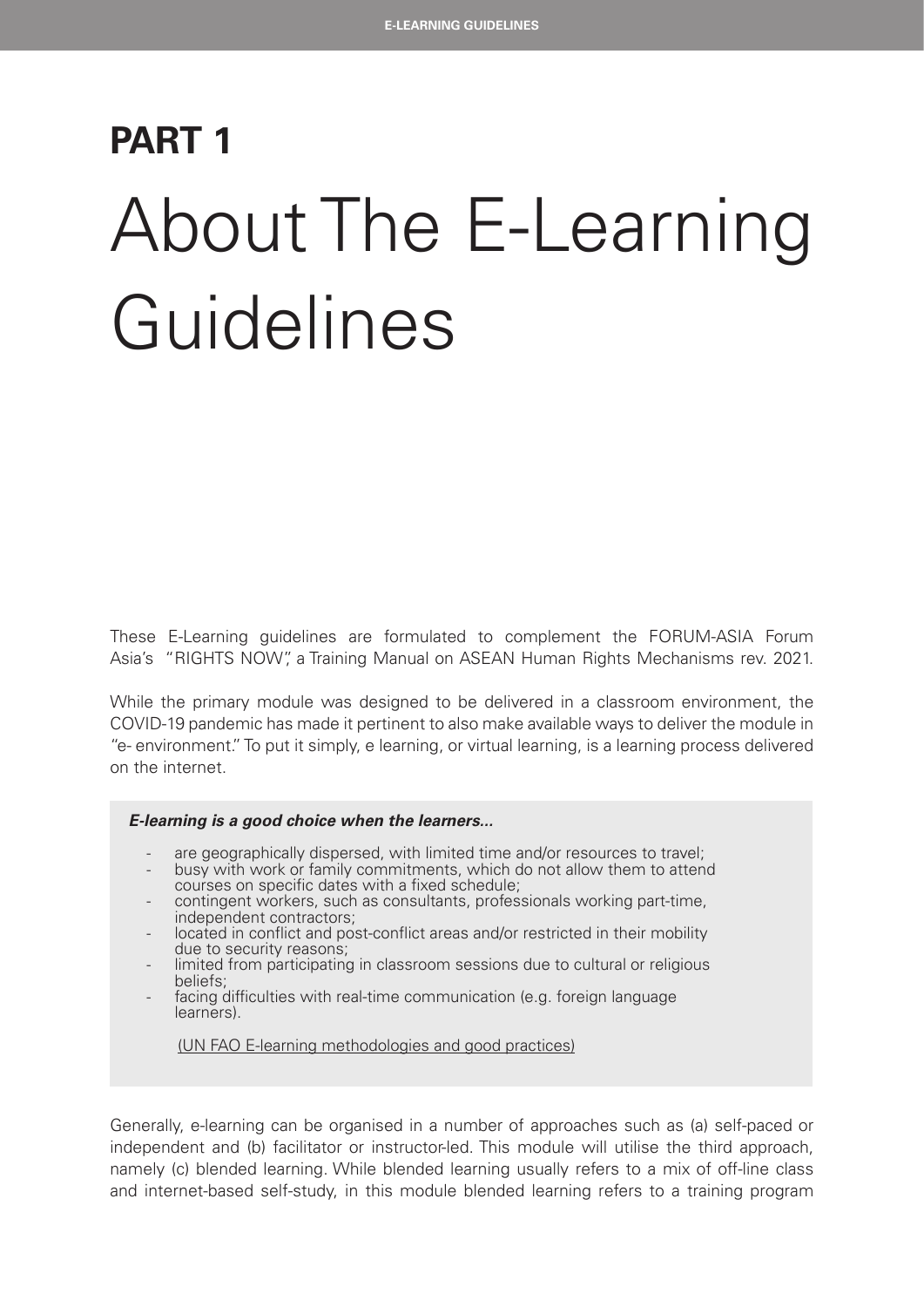that combines the core materials to be delivered through virtual classroom activities, and led by facilitators and instructors, as well as self-paced independent studies with tasks and supporting materials made available online.

Therefore the blended learning employed in this module will utilise both synchronous and asynchronous e-learning. As Morisson identified, synchronous events take place in real time, which includes activities such as chat conversations and audio/video conferencing. Asynchronous events are time-independent. Materials are already available and the learners can study or engage at any time of their choosing. E-mail or discussion forums are examples of asynchronous communication tools.<sup>1</sup>

It is important to maintain the quality of e-learning throughout the learning process. This e-learning module is designed by taking into account elements that make a quality e-learning experience, namely:

- a. **Learner-centred content**: E-learning curriculum must be relevant and specific to the needs, roles and responsibilities of students in professional life. Skills, knowledge and information must be provided for this purpose.
- b. **Granularity**: E-learning content should be segmented to facilitate sharing of new knowledge and to allow flexible scheduling of time for learning.
- c. **Interesting content**: Teaching methods and techniques should be used creatively to develop an engaging and motivating learning experience.
- d. **Interactivity**: The interaction of participants with facilitators/resources and participants with fellow participants is often needed to maintain attention and develop the learning process.
- e. **Personalisation**: For self-paced courses it should be tailored to reflect the interests and needs of the learner; for facilitated/guided courses, tutors and facilitators must be able to follow the progress and performance of individual learners.

#### (Source: [UN FAO E-learning methodologies and good practices\)](http://www.fao.org/3/i2516e/i2516e.pdf)

It is important to bear in mind these characteristics also in delivering the materials at hand.

[<sup>\(</sup>UN FAO E-learning methodologies and good practices\)](http://www.fao.org/3/i2516e/i2516e.pdf)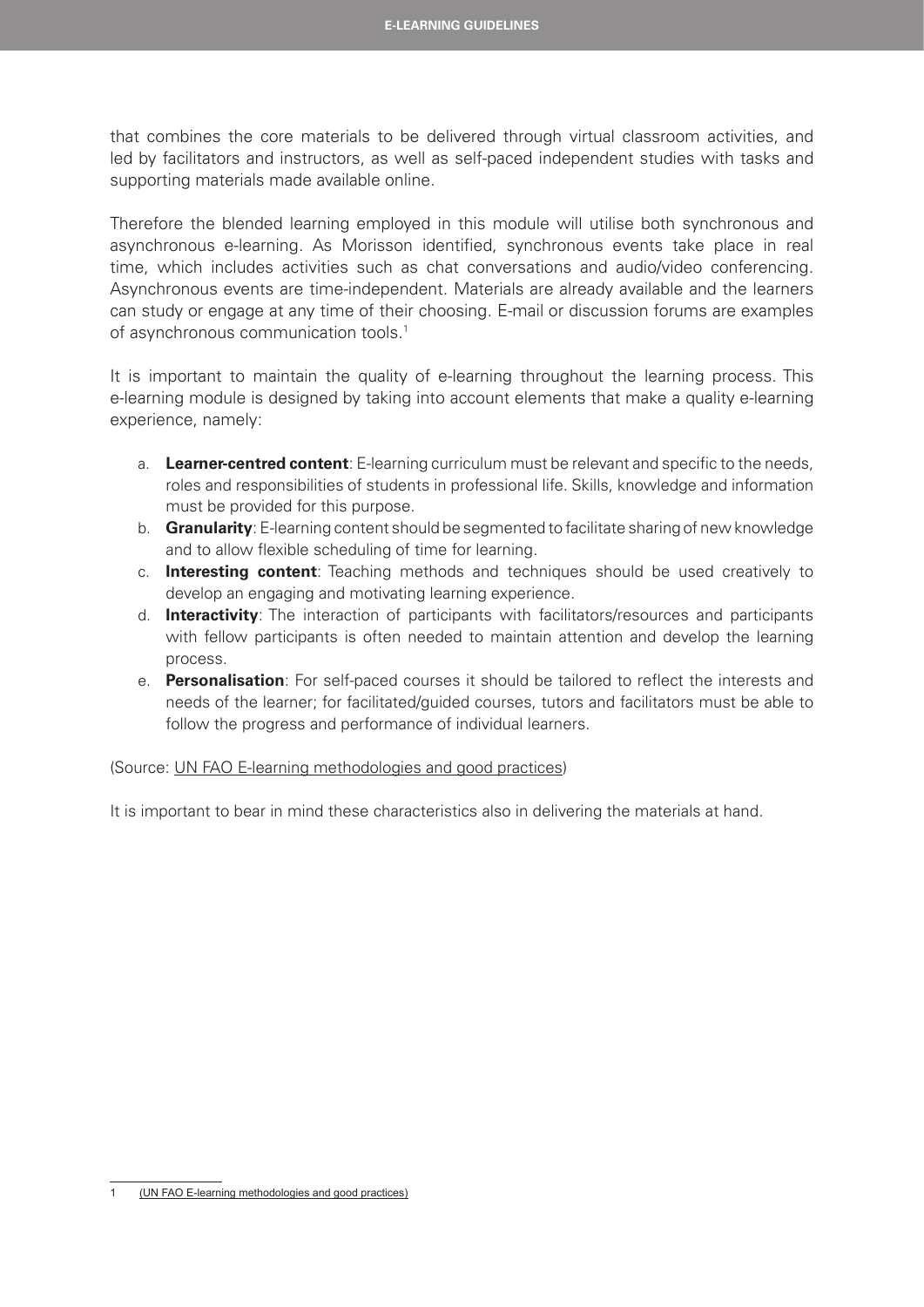## **PART 2** About The Rights Now! E-Learning Process

#### **2.1. Learning Structure and Approach**

As previously mentioned, in an independent e-learning course (*self-paced study*), students can study the subject matter whenever they want. This requires students to have access to a package of interactive and self-contained materials. Meanwhile, the portion of the e-learning that is facilitated or led by an instructor occurs weekly. The facilitated portions are aimed at integrating the results of independent study with collaborative activities, such as discussion or group work, as well as tying in together the self-learning results with the relevant theories and practices through resource person presentation.

In order to ensure high-level interaction, it may be necessary to also make available alternative tools throughout the training to address any questions not addressed during the classroom sessions. The tools can be synchronous, such as chat and audio conferencing, or asynchronous, such as e-mail or discussion groups.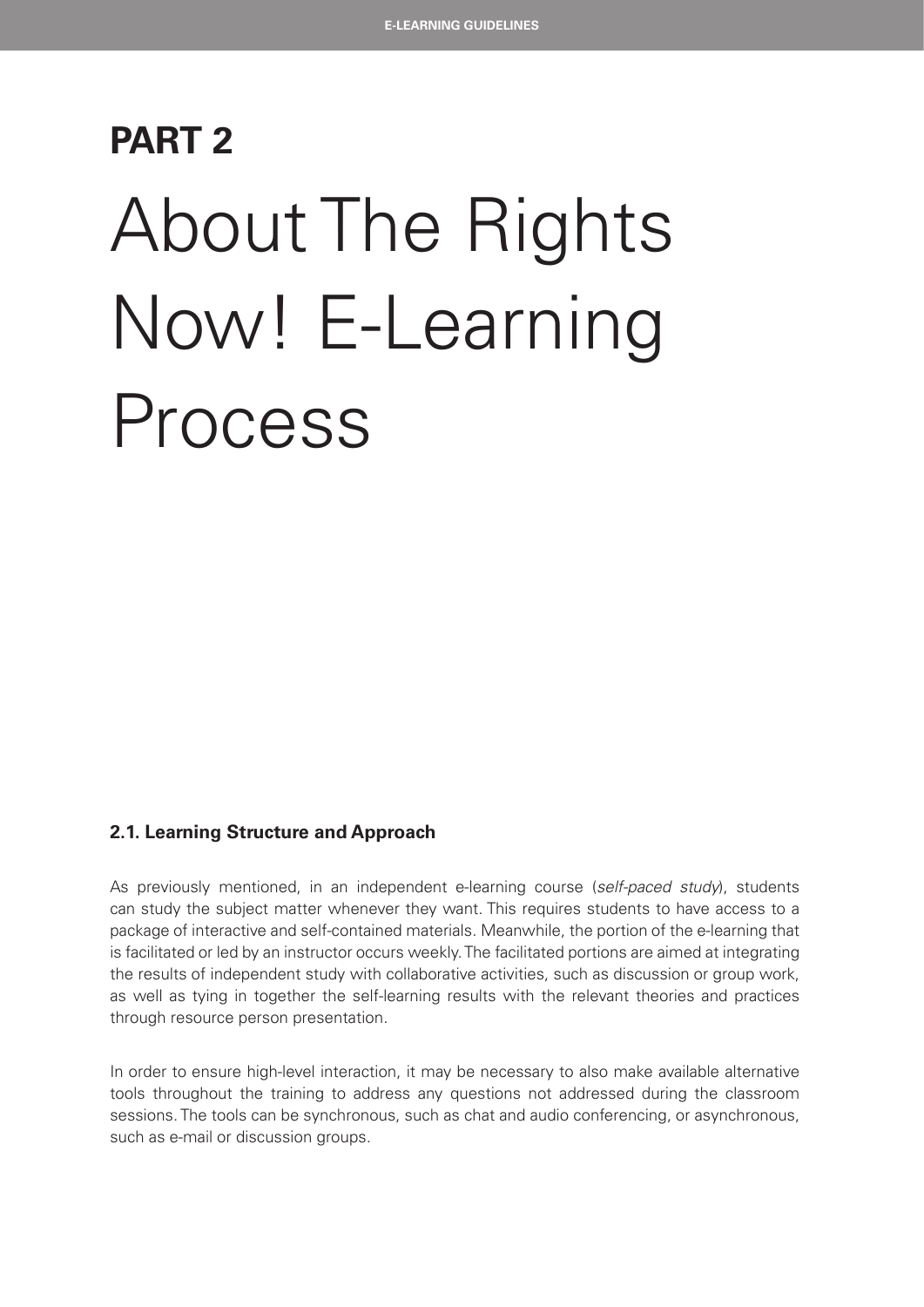#### **2.2. Material Structure**

| <b>Module</b> | <b>Material</b>                                                                            | <b>Method</b>                                               |  |
|---------------|--------------------------------------------------------------------------------------------|-------------------------------------------------------------|--|
| Module 1      | Introduction to the training                                                               | Independent reading<br>$\overline{\phantom{0}}$             |  |
|               | <b>Understanding ASEAN</b>                                                                 | Resource person presentation                                |  |
|               |                                                                                            | Group work                                                  |  |
| Module 2      | Human rights and ASEAN                                                                     | Video watching<br>$\overline{a}$                            |  |
|               |                                                                                            | WhatsApp discussion                                         |  |
|               |                                                                                            | Resource person presentation<br>$\overline{a}$              |  |
|               |                                                                                            | Group work                                                  |  |
| Module 3      | ASEAN Intergovernmental Commission<br>on Human Rights (AICHR)                              | Video watching/Podcast<br>$\overline{\phantom{0}}$          |  |
|               |                                                                                            | WhatsApp discussion<br>$\overline{\phantom{m}}$             |  |
|               |                                                                                            | Resource person presentation<br>$\overline{a}$              |  |
|               |                                                                                            | Group work<br>$\overline{\phantom{0}}$                      |  |
| Module 4      | The ASEAN Commission For The<br>Protection Of Human Rights Of Women<br>And Children (ACWC) | Video watching and whatsapp<br>$\overline{a}$<br>discussion |  |
|               |                                                                                            | Resource person presentation<br>$\overline{\phantom{m}}$    |  |
|               |                                                                                            | Group work                                                  |  |
| Module 5      | ASEAN COMMISSION ON MIGRANT<br><b>WORKERS (AMW)</b>                                        | Electronic quiz<br>$\overline{\phantom{m}}$                 |  |
|               |                                                                                            | Resource person presentation                                |  |
|               |                                                                                            | Group work<br>$\overline{\phantom{a}}$                      |  |
| Module 6      | Tactics and strategies in engaging<br><b>ASEAN: A Human Rights Advocacy</b>                | Timeline<br>$\overline{\phantom{0}}$                        |  |
|               |                                                                                            | Resource person presentation                                |  |
|               |                                                                                            | Group work                                                  |  |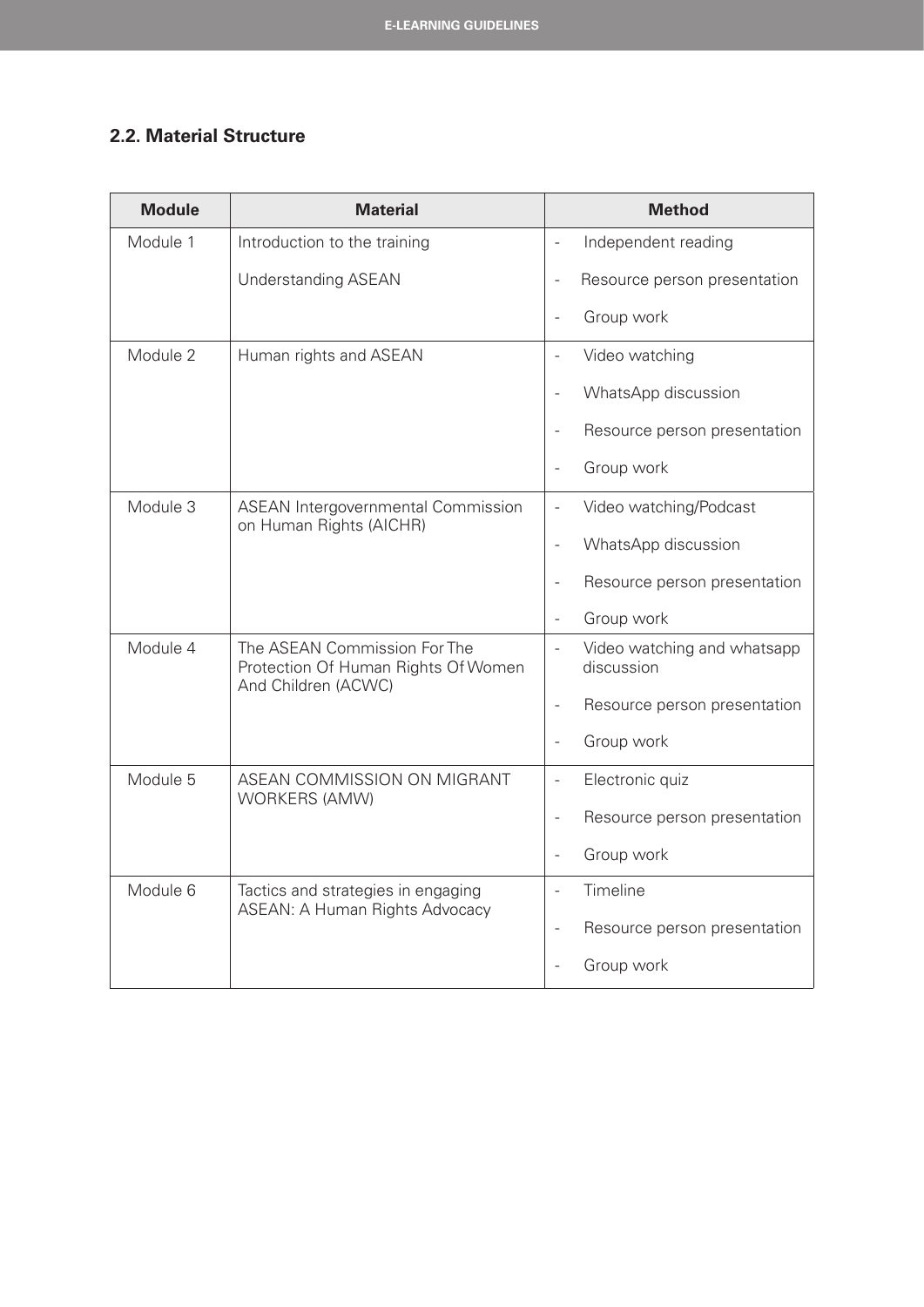#### **2.3. Online Course Objectives**

The Rights Now! training manual is prepared as part of FORUM-ASIA's efforts to facilitate civil society engagement with ASEAN on human rights issues, especially its human rights mechanisms, namely the ASEAN Intergovernmental Commission on Human Rights (AICHR) and the ASEAN Commission on the Promotion and Protection of the Rights of Women and Children (ACWC). It is designed to familiarise participants with the history and dynamics of the region and the Association, as well as the characteristics, strengths and weaknesses of the intergovernmental commissions and ways in which civil society can engage them to pursue human rights agenda. The Rights Now! Manual is designed to be a guide for an offline course. These E-Learning Guidelines complement the manual in order to be able to deliver the modules and assist the participants to achieve the following:

- 1. The participants understand the history of ASEAN and ASEAN Governance.
- 2. The participants attain the knowledge about human rights in ASEAN, including the links between international human rights standards and institutions and the regional ones.
- 3. The participants understand the history of AICHR's establishment, its mandates and procedures and its strengths and weaknesses in ensuring the respecting, protectom, promotion, and fulfilment of human rights in the region.
- 4. The participants understand the history of ACWC's establishment, its mandates and procedures and its strengths and weaknesses in ensuring the respecting, protectom, promotion, and fulfilment of human rights in the region, especially those of women, children, and gender minorities.
- 5. The participants understand about the primary issues on migrant workers and their families and the ways in which ACMW can ensure the implementation of ASEAN Consensus on the Protection and Promotion of the Rights of Migrant Workers.
- 6. The participants gain the knowledge and skills to design human rights advocacy in ASEAN by engaging various ASEAN mandates and interlinking the local dynamics with the region and vice versa.

#### **2.4. Target group**

This course is intended for human rights defenders from the 11 Southeast Asia states, which includes civil society organisations members and partners, public interest lawyers, members of the academia and think tanks, college and university students.

Requirements for participants include:

- 1. Working in a CSO and/or for a human rights cause in Southeast Asia.
- 2. Have been working for social issues, human rights, law, and justice for at least two years, including being involved in activities in the social, human rights, and community fields at least one year.
- 3. Proficient in basic software operation and has access to computer and the internet to support individual assignments.
- 4. Have applications for virtual classes and other online communication media as required.
- 5. Have internet connection to support participation in virtual classes.
- 6. Committed to participate in all online class activities for six to eight weeks.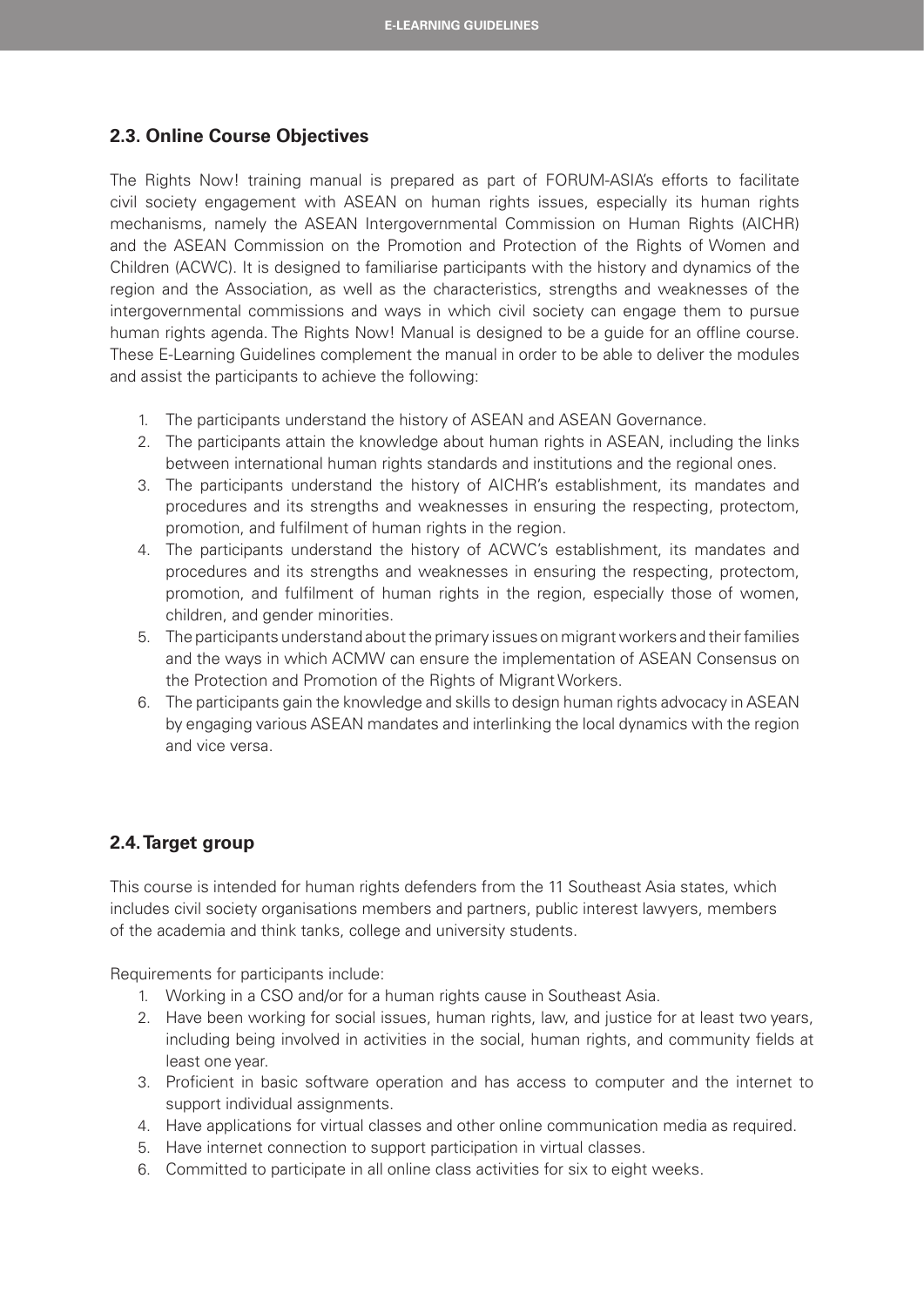It is recommended to keep participant numbers low to allow for better participation, with the suggested number of between 10 and20. However, the lecture portions of the training may be opened to the public.

#### **2.5. Instructor/Facilitator/Resource**

The Teaching Team should consist of at least two facilitators who will ensure the connectivity of the learning process, including its effectiveness, as well as relevant resource persons and online training administrators.

#### **2.6. Course Format/Teaching/Training**

This course will be conducted in an intensive course 6-week format consisting of:

- 1. Survey early (pre-course questionnaire).
- 2. Independent study: Participants are expected to read the assigned reading material, both mandatory reading and supporting reading. Participants are also expected to complete independent study assignments and seminars.
- 3. Virtual Class 90 120 minutes per meeting held two times a week. Virtual Class consists of: Public Lecture, Panel Lecture, and Interactive Class.
- 4. Online Evaluation: Initial Survey and Post-test.

It is recommended also to open a virtual space (such as WhatsApp group) where participants can ask questions and discuss during the duration of the training. Synchronous "events" might also take place in this virtual space, such as assigning a specific day and time in a week where participants can ask questions and a facilitator or resource person provide live answers.

#### **2.7. Assessment**

- 1. Virtual class attendance (minimum 75 percent).
- 2. Independent and Group Assignments.
- 3. Post-course pre-course questionnaire.

#### **2.8. Learning Approaches and Principles**

- 1. This manual applies a model of participatory **education** where the centre of learning is on the learner. The approach and method or facilitation technique used is as much participatory as possible and prioritises interaction and interpersonal communication. The learning method is expected to be able to move the learning participants to **critically analyse** events related to historical experiences in Indonesia, as well as other post-conflict countries. Participants are invited to explore problems and find solutions and answers together. In addition, participants are also expected to **reflect** on these experiences so that they do not happen in the future.
- 2. This training is shared learning between participants, participants and facilitators and resource persons. One of the principles put forward in this lecture is ongoing **collective learning** emerging from the process of group discussion, class discussions, providing feedback, and practices working together. Weaknesses and strengths of participants are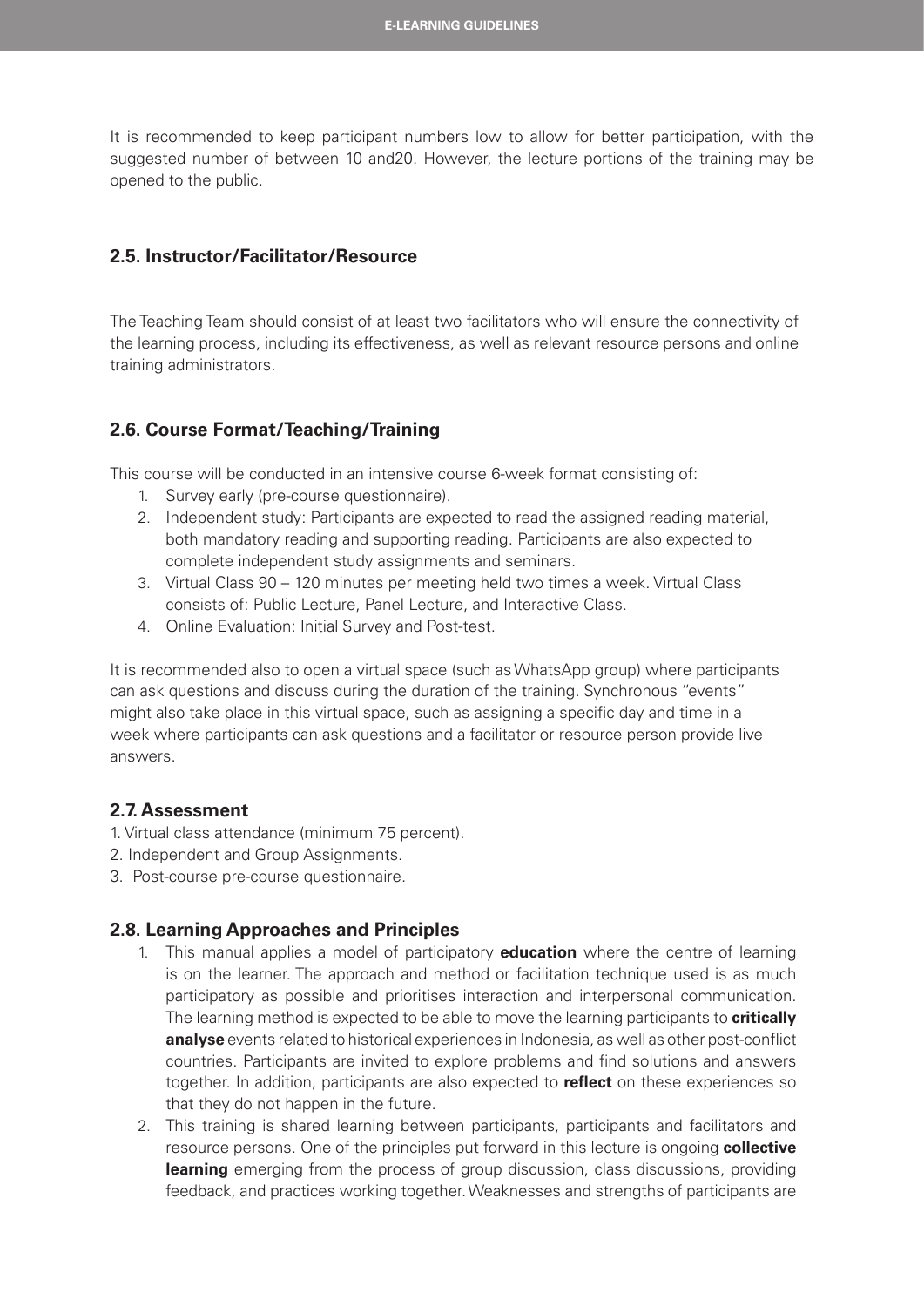combined and become shared resources. This training is structured to accommodate dialogue rather than one-way communication to the maximum extent possible.

- 3. Participants also make classes and learning meetings a forum for **equal and mutual cooperation/collaboration**.
- 4. **Learning from Experience**: This training is based on the experience of the participants. By using experience, the learning process does not rely on resource persons but departs from the experiences and reflections of participants.
- 5. **Act.** This training is directed at strengthening the ability to act. This training is practical, according to the needs of participants to be involved in the advocacy process in their respective organisations.

#### **2.9 Time Calculation**

#### **A. Virtual Class (6 X meetings)**

Class Webinars and Class Discussion

#### **B. Assignments (5 X assignments)**

Independent/Group assignments

#### **C. Reading References (10 topics)**

Assignments Reading materials/watching videos

#### **D. Pre/Post Survey Evaluation (2 X surveys)**

Pre-test 1 X 60 minutes 60 minutes 1 hour Post-test/Evaluation 1 X 60 minutes 60 minutes 1 hour

#### **Total**

**Equivalent to xx days of conventional class**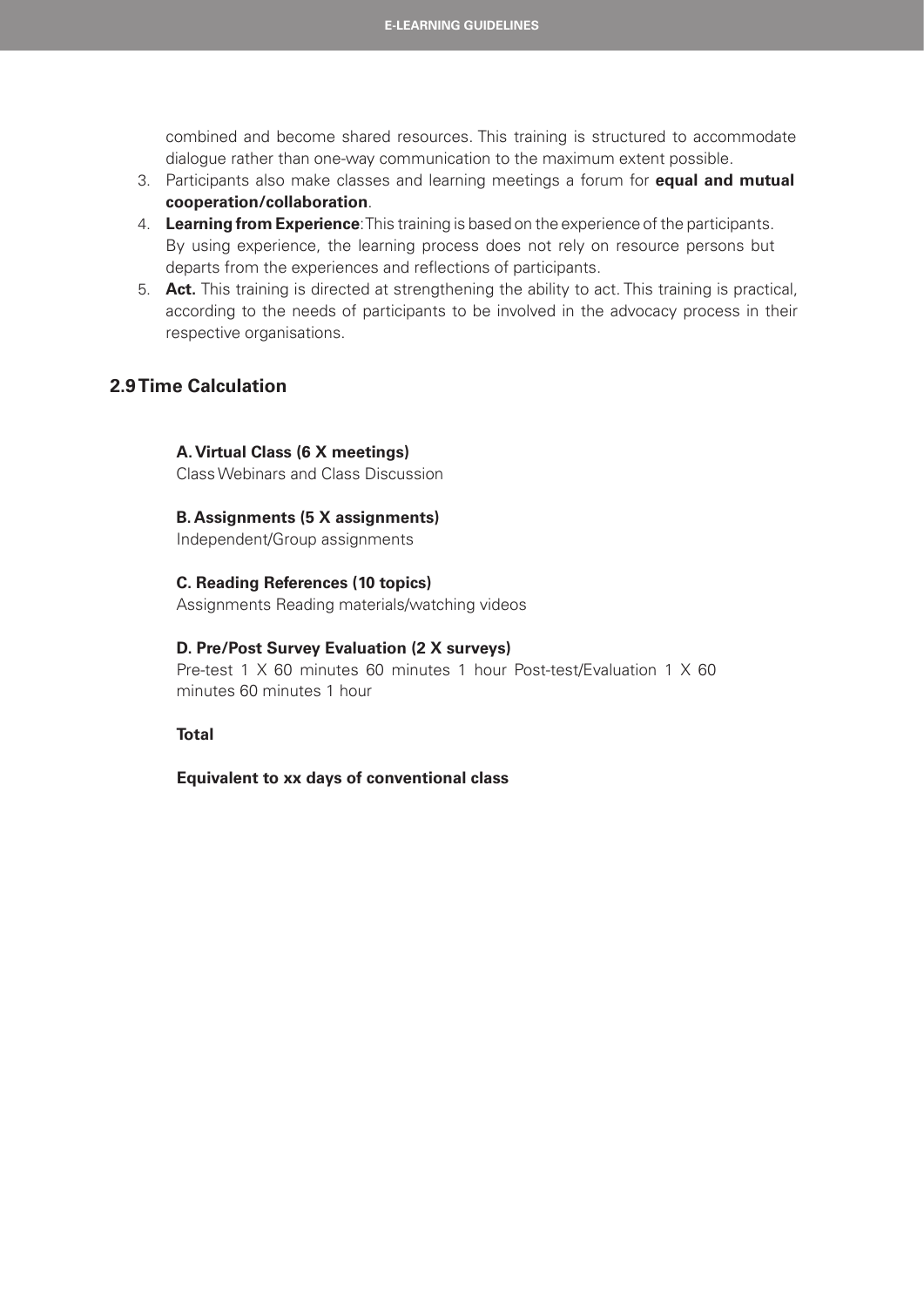### **Part 3** Training Curriculum

| MODULE 1: Introduction to the Training &<br><b>Understanding ASEAN</b> |                                                                                                                                                                                                                                                                                                                                                                                                                                                                                                                                                                                                                                                                                                                                                                                                                                                                      |  |  |
|------------------------------------------------------------------------|----------------------------------------------------------------------------------------------------------------------------------------------------------------------------------------------------------------------------------------------------------------------------------------------------------------------------------------------------------------------------------------------------------------------------------------------------------------------------------------------------------------------------------------------------------------------------------------------------------------------------------------------------------------------------------------------------------------------------------------------------------------------------------------------------------------------------------------------------------------------|--|--|
| <b>Brief</b><br><b>Description</b>                                     | This module is aimed at introducing the participants to the training (including to<br>find out the participants' baseline knowledge on ASEAN) and Southeast Asia as a<br>region and ASEAN regionalism.<br><b>Objectives:</b><br>To map participants' baseline knowledge on ASEAN.<br>1.<br>To familiarise the participants on the shared identities of Southeast Asia<br>2.<br>and the historical evolution of ASEAN and its human rights mechanisms;<br>To familiarise the participants with ASEAN Structures.<br>3.<br>To introduce ASEAN Community Vision 2025: Forging Ahead Together.<br>4.<br>To understand various inter-governmental regional human rights formation<br>5.<br>and cooperation and lay down opportunities for people's participation.<br><b>Knowledge Acquired</b><br>Knowledge of the diversity of understanding about ASEAN among the<br>1. |  |  |
|                                                                        | participants.<br>Knowledge on the interconnection between Southeast Asian peoples,<br>2.<br>including the dynamics that shape decisions in ASEAN.<br>Knowledge about the structure and mandate of ASEAN mechanisms.<br>3.<br>Knowledge about One ASEAN Community as expressed in the three<br>4.<br>pillars' blueprints in the ASEAN Vision 2025.<br>Familiarity with the essential elements of regionalism.<br>5.                                                                                                                                                                                                                                                                                                                                                                                                                                                   |  |  |
| <b>Sub</b><br><b>Topics</b>                                            | 1.<br>Introduction to the training.<br>Southeast Asian People and ASEAN History.<br>2.<br><b>ASEAN Charter and Structure.</b><br>3.<br>4. ASEAN Blueprints.<br>5.<br>Regionalism: Learning from other experiences.                                                                                                                                                                                                                                                                                                                                                                                                                                                                                                                                                                                                                                                   |  |  |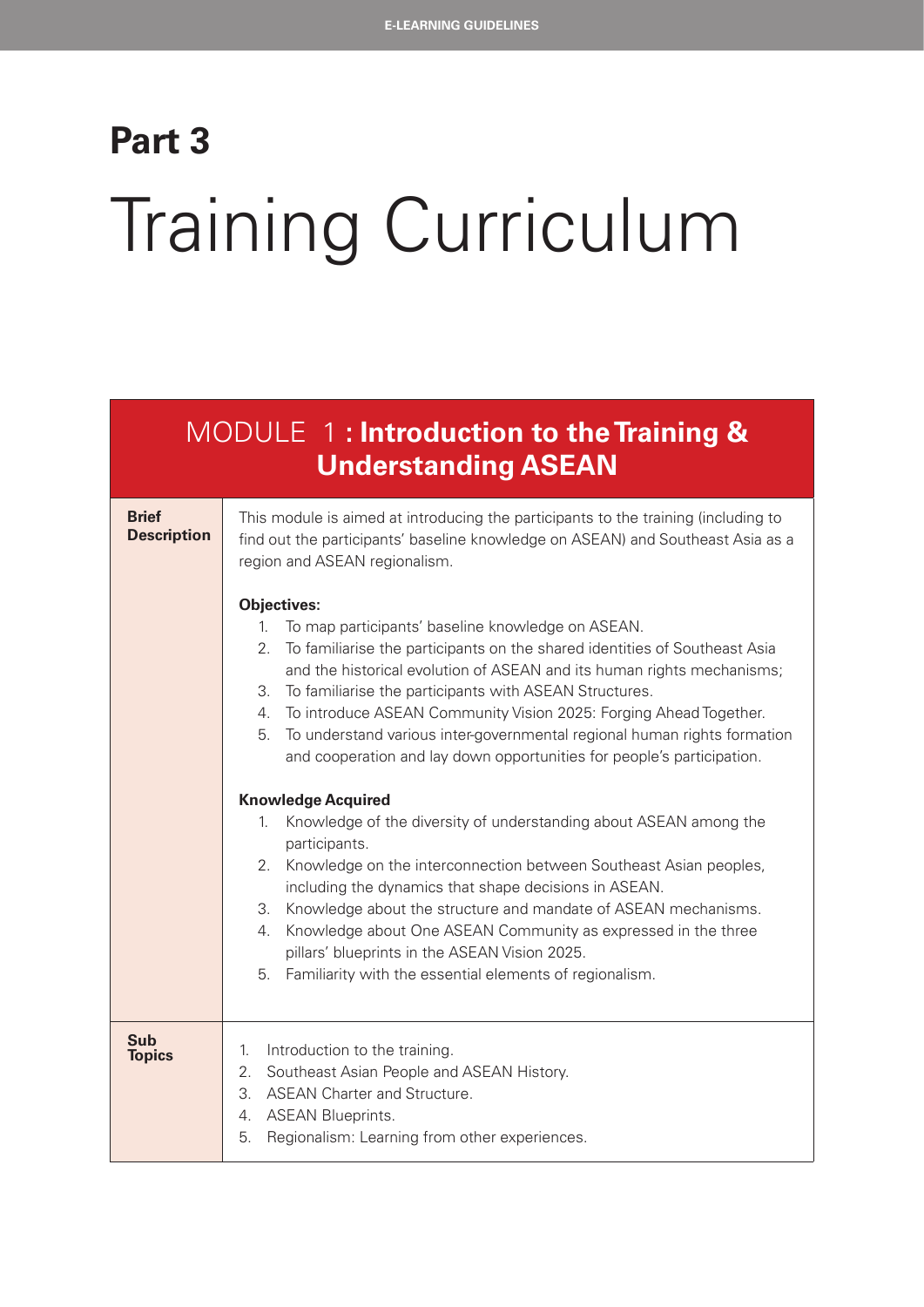| <b>Process</b> | A. Pre-Test (distributed 2 weeks before the<br>virtual classroom)<br>Completing the Pre-training question-<br>1.<br>naire.                                                                                                                                                                                                                                                                                                                                                                                                                                                                                                                                                                                                                                                                                                                                                                                                                                                                                                                                                                                                                                                                                                                                                                                                | <b>Tools/Resources</b><br>• Pre-Test                                                                                                                                                                                                                                                                                                                                                                                   |
|----------------|---------------------------------------------------------------------------------------------------------------------------------------------------------------------------------------------------------------------------------------------------------------------------------------------------------------------------------------------------------------------------------------------------------------------------------------------------------------------------------------------------------------------------------------------------------------------------------------------------------------------------------------------------------------------------------------------------------------------------------------------------------------------------------------------------------------------------------------------------------------------------------------------------------------------------------------------------------------------------------------------------------------------------------------------------------------------------------------------------------------------------------------------------------------------------------------------------------------------------------------------------------------------------------------------------------------------------|------------------------------------------------------------------------------------------------------------------------------------------------------------------------------------------------------------------------------------------------------------------------------------------------------------------------------------------------------------------------------------------------------------------------|
|                | <b>B. Pre-Session Independent Learning</b><br>(distributed 5 days before the virtual<br>classroom)<br>Participants are advised to read the<br>1.<br>materials from Rights Now! Module 1.                                                                                                                                                                                                                                                                                                                                                                                                                                                                                                                                                                                                                                                                                                                                                                                                                                                                                                                                                                                                                                                                                                                                  | <b>Tools/Resources</b><br>• The reading materials of<br>Rights Now! Module 1 in a<br>common folder.                                                                                                                                                                                                                                                                                                                    |
|                | <b>C. Classroom Workshop</b><br>Introduction (20 minutes)<br>1.<br><b>Participants Introduction</b><br>• Split participants into groups of two and ask<br>them to get to know one another, at least<br>to get each other's name, state of origin,<br>organisation, and hobby.<br>• When they are back to the plenary, ask<br>them to introduce one another (30 seconds<br>max per person) (25 minutes).<br>• Introduction to the training<br>• At least explain:<br>Objectives of the training<br>Schedule<br>Diversity of participants<br>Diversity of result of baseline<br>knowledge<br>Expectations<br>• Give 5 minutes for a participant or two to<br>comment.<br>2. ASEAN History (60 minutes):<br>• Divide participants into groups: Group<br>"1967", Group "1997", Group "2007", Group<br>'2009" and Group "2010".<br>Each group discusses what were<br>significant events in the world and in<br>SoutheastAsia in that period as well as<br>what was happening within countries. Ask<br>the participants to note the result of their<br>discussion in a powerpoint presentation<br>slide.<br>In the plenary session, ask each group to<br>$\bullet$<br>present the result of the group work<br>• Resource person presents a presentation<br>on Southeast Asian History and ASEAN<br>evolution.<br>$\bullet$ Q&A. | <b>Tools/Resources</b><br>• Virtual Classroom with<br>breakout function.<br>• Powerpoint on the flow of<br>the training that contains<br>the result of the pre training<br>questionnaire.<br>• Resource person and<br>Powerpoint Southeast<br>Asian History and ASEAN<br>evolution.<br>• Powerpoint with blank<br><b>ASEAN Structure.</b><br>• Brief powerpoint<br>presentation or video on<br><b>ASEAN Structure.</b> |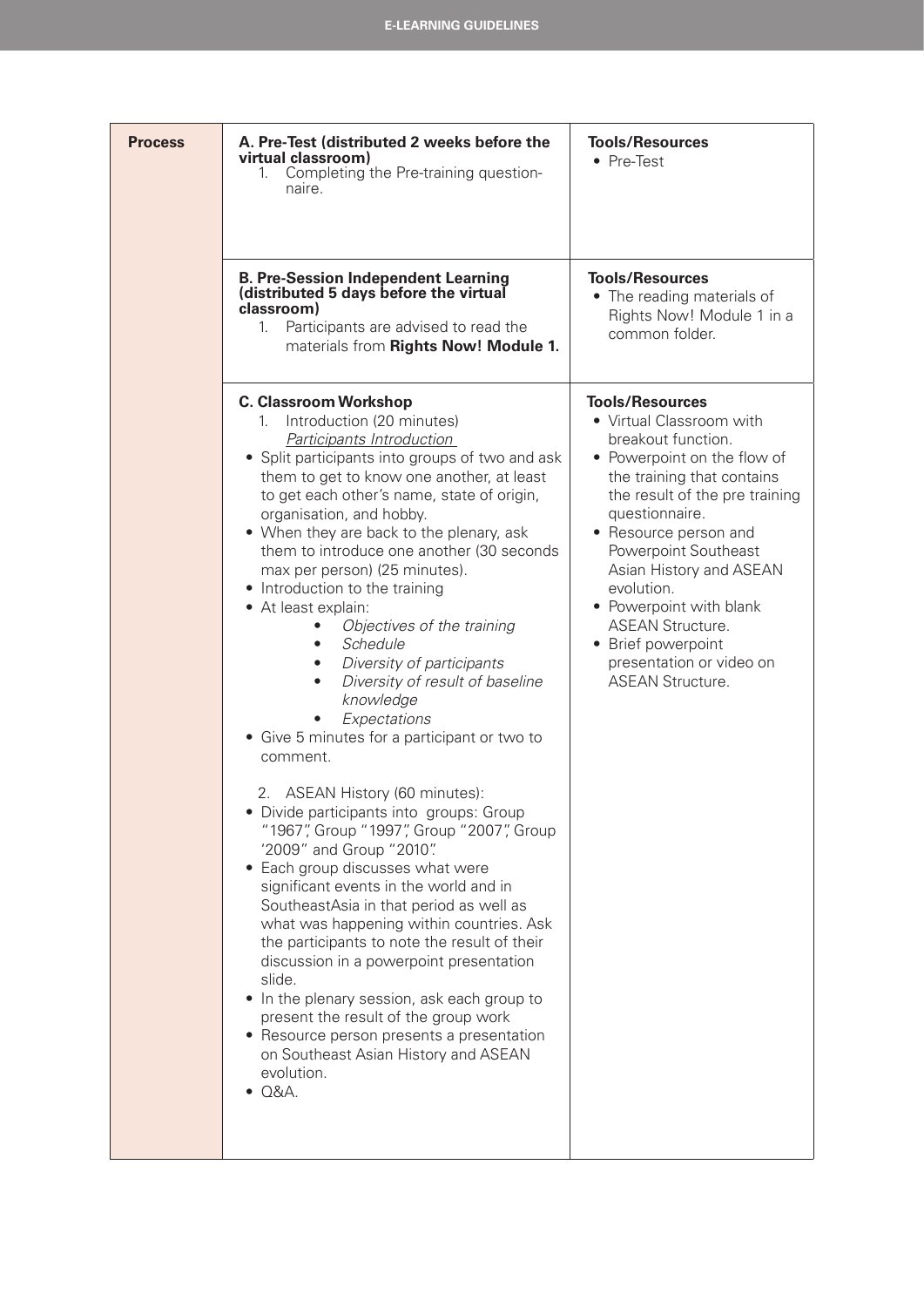|                 | (and 4) ASEAN Structure (45 minutes):<br>З.<br>• Explain to the participants that this is Quiz<br>time. Offer a prize for the winner (may be a<br>book or a voucher for an e-book etc.).<br>• Participants who want to answer the<br>question need to raise hand first (it is<br>useful to have a second facilitator/assistant<br>to monitor who raise hand first).<br>• Display a blank ASEAN Organisation<br>structure with numbers in each box.<br>• Read out the duty of each ASEAN body<br>until all of the boxes are filled.<br>• Pronounce winner.<br>• Facilitator gives a brief explanation about<br>ASEAN structure in connection with<br><b>ASEAN Pillars.</b><br>(Before end of class divide participants into<br>groups for point C below and brief them on the<br>tasks at hand. Suggestion to split them into<br>their groups in breakout rooms to arrange their<br>group work session) |                                                                                                                                                                                               |
|-----------------|--------------------------------------------------------------------------------------------------------------------------------------------------------------------------------------------------------------------------------------------------------------------------------------------------------------------------------------------------------------------------------------------------------------------------------------------------------------------------------------------------------------------------------------------------------------------------------------------------------------------------------------------------------------------------------------------------------------------------------------------------------------------------------------------------------------------------------------------------------------------------------------------------------|-----------------------------------------------------------------------------------------------------------------------------------------------------------------------------------------------|
|                 | D. Post-session Independent Learning<br>(group work, result to be presented in<br>the beginning of next virtual classroom<br>session)<br>5. Regionalism: Learning from Other<br>Experience:<br>• Ask each group to read the handout<br>materials and videos for Module 1.8 Rights<br>Now! Module.<br>• Tell them to discuss these guide questions:<br>What are the common<br>$O1$ :<br>elements of regional mechanisms<br>presented in the video?<br>O2:<br>Out of the elements you<br>identified, which ones do you consider<br>ASEAN /AICHR do not have yet and<br>should have? Why?<br>Q3:<br>Do you think it is possible for<br>ASEAN to realise these elements in the<br>regional grouping? Why?                                                                                                                                                                                                  | <b>Tools/Resources</b><br>If the group do not have<br>1.<br>their own access to<br>a video conferencing<br>platform, then avail a<br>virtual space at the time<br>when they agree to<br>meet. |
| <b>Duration</b> | Virtual Classroom: 125 minutes                                                                                                                                                                                                                                                                                                                                                                                                                                                                                                                                                                                                                                                                                                                                                                                                                                                                         |                                                                                                                                                                                               |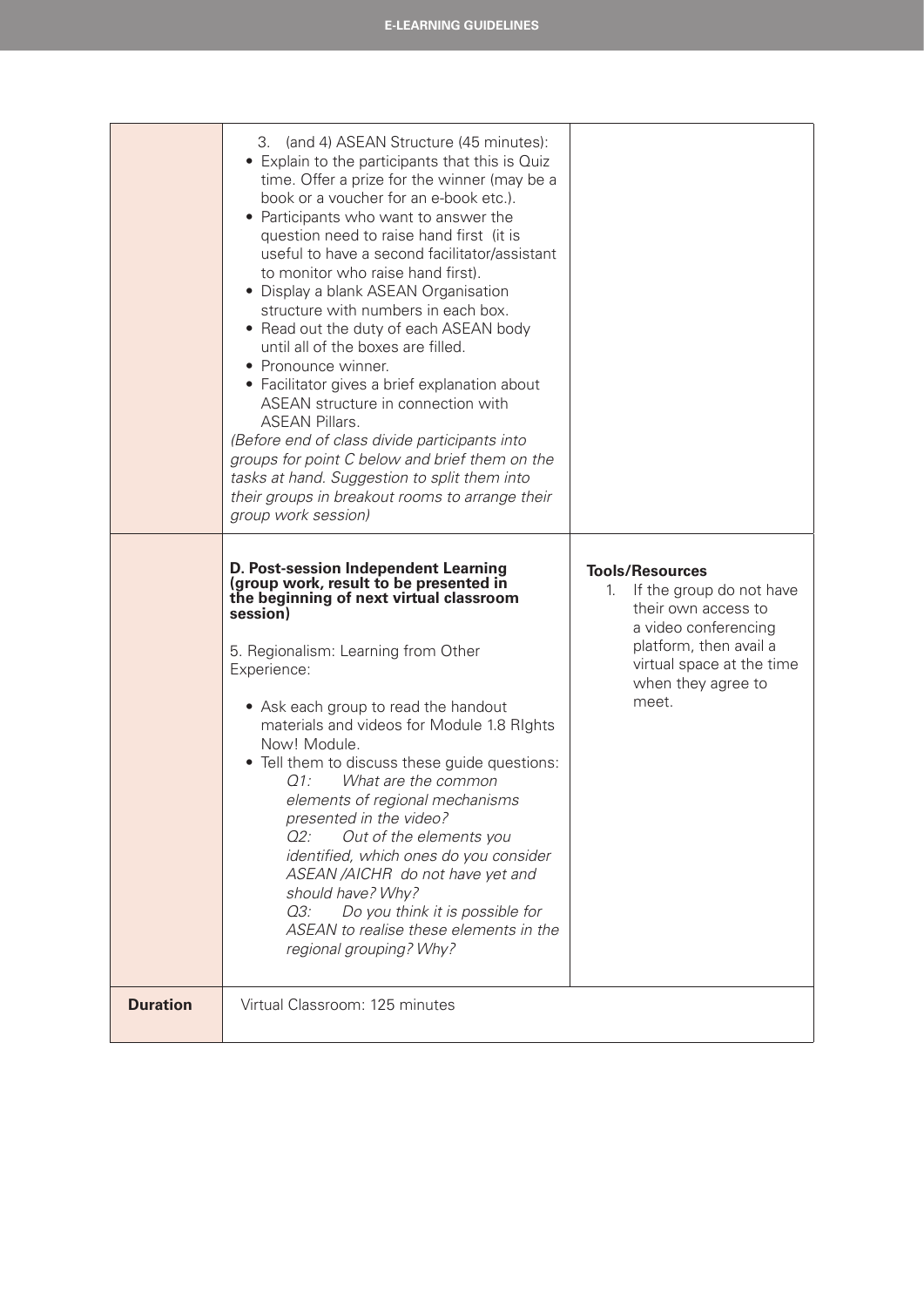| <b>Materials</b> | Handout Material 1.1.2: Association of Southeast Asian Nations<br>2. Handout Material 1.3: Southeast Asia and ASEAN<br>Handout Material 1. 5: ASEAN Charter<br>3. |
|------------------|-------------------------------------------------------------------------------------------------------------------------------------------------------------------|
|                  | 4. Handout Material 1.6 : ASEAN Character and Principles<br>5. Handout Material 1.7: ASEAN Structure                                                              |
|                  | Handout Material 1.8: The ORGANIZATION OF AMERICAN STATES<br>6.                                                                                                   |
|                  | Video clippings of various inter-governmental organisations.<br>7.<br>8. EU video link: http://www.youtube.com/watch?v=b2-4gpRIkUE&fea-<br>ture=fvw               |
|                  | 9. OAS video link: http://www.youtube.com/watch?v=2ORufbqkVXo                                                                                                     |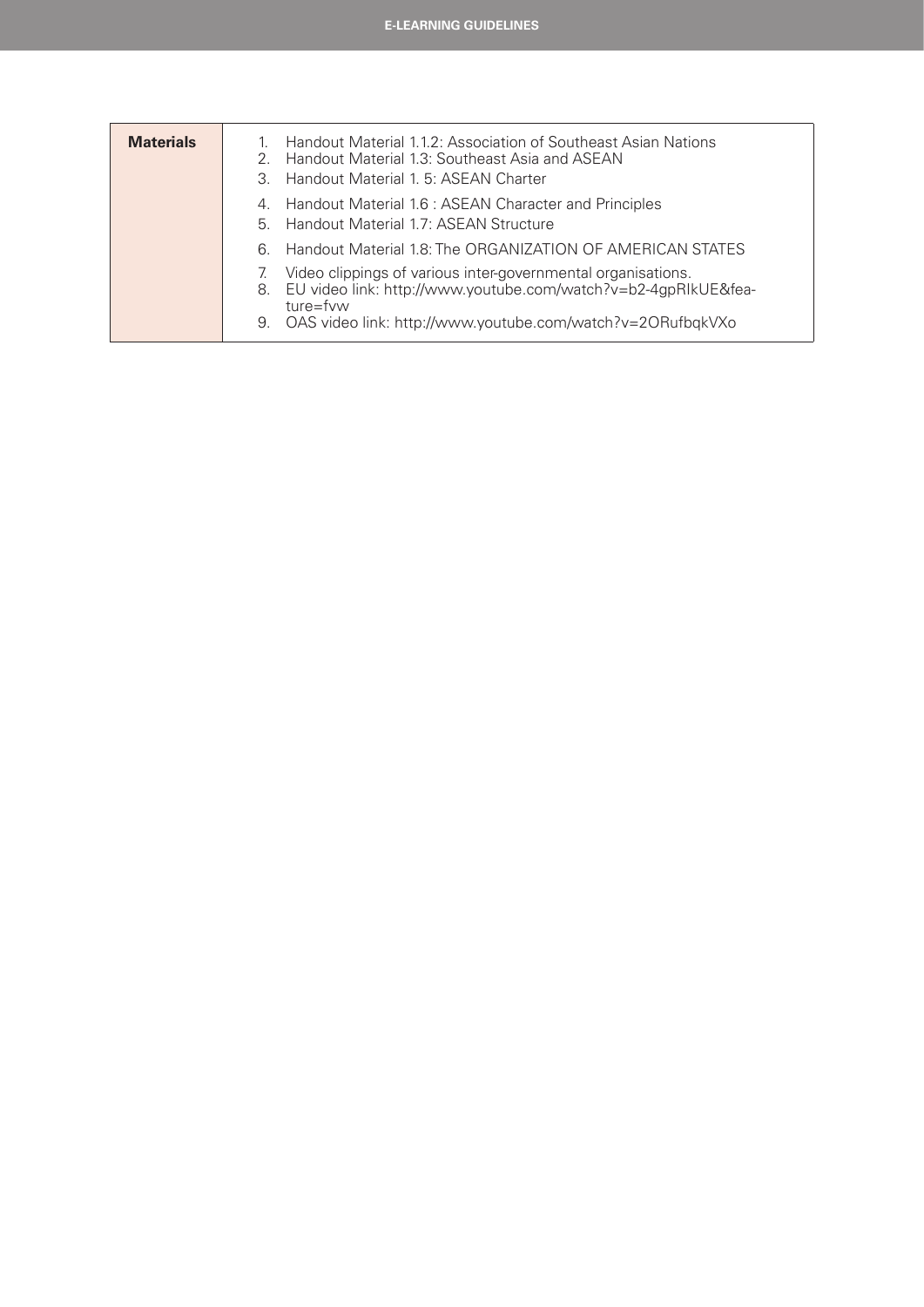|                                    | MODULE 2: Human Rights and ASEAN                                                                                                                                                                                                                                                                                                                                                                                                                                                                                                                                                                                                                                                                   |                                                                                                                                          |
|------------------------------------|----------------------------------------------------------------------------------------------------------------------------------------------------------------------------------------------------------------------------------------------------------------------------------------------------------------------------------------------------------------------------------------------------------------------------------------------------------------------------------------------------------------------------------------------------------------------------------------------------------------------------------------------------------------------------------------------------|------------------------------------------------------------------------------------------------------------------------------------------|
| <b>Brief</b><br><b>Description</b> | This module is aimed at familiarising the participants with the concept of<br>universality of human rights and international human rights mechanisms, in<br>particular in the context of ASEAN Member States' and ASEAN engagement<br>with the UN system.<br><b>Objectives:</b><br>To introduce the participants with the key concepts of human rights.<br>1.<br>To introduce the participants to the core international human rights<br>2.<br>treaties and the UN Human Rights system in relation to ASEAN Member<br>States' commitment and ASEAN engagement.<br>To understand the role of NHRIs in ASEAN and the international forum for<br>3.<br>the respect, promotion, protection, of rights. |                                                                                                                                          |
|                                    | <b>Knowledge Acquired</b><br>Familiarity with the basic principles of human rights.<br>1.<br>2.<br>Knowledge on the overview of the UN systems for the promotion and<br>protection of human rights, in particular the ASEAN Member States' and<br>ASEAN engagement in them.<br>3.<br>Knowledge on the roles of NHRIs at regional and international forums in<br>order to inform future engagement plans in the context of regional human<br>rights advocacy.                                                                                                                                                                                                                                       |                                                                                                                                          |
| Sub<br><b>Topics</b>               | 1. Affirming the Universal Declaration of Human Rights (UDHR).<br>2. Human Rights and Asian Values.<br>3. ASEAN Commitments to International Human Rights.<br>4. The United Nations Human Rights System and ASEAN.<br>5. The Role of National Human Rights Institutions in ASEAN.                                                                                                                                                                                                                                                                                                                                                                                                                  |                                                                                                                                          |
| <b>Process</b>                     | A. Pre-Session Independent Learning<br>1. Ask the participants to watch the video on<br>what are human rights.<br>2. Ask each participant to write one to three<br>takeaway points from the video in the online<br>platforms.                                                                                                                                                                                                                                                                                                                                                                                                                                                                      | <b>Tools/Resources</b><br>• https://www.<br>youthforhumanrights.org/<br>what-are-human-rights/<br>WhatsApp or other online<br>platforms. |
|                                    | <b>B. Classroom Workshop</b><br>Review and group work presentation:<br>1.<br>Make sure to allocate 40 minutes for<br>$\bullet$<br>review and presentation of group work<br>from previous classroom workshop.<br>2.<br>Universal Declaration of Human Rights<br>and Human Rights Principles (40<br>minutes):<br>• Provide the participants with Handout<br>Material 2.1.2 . and 2.1.3.                                                                                                                                                                                                                                                                                                              |                                                                                                                                          |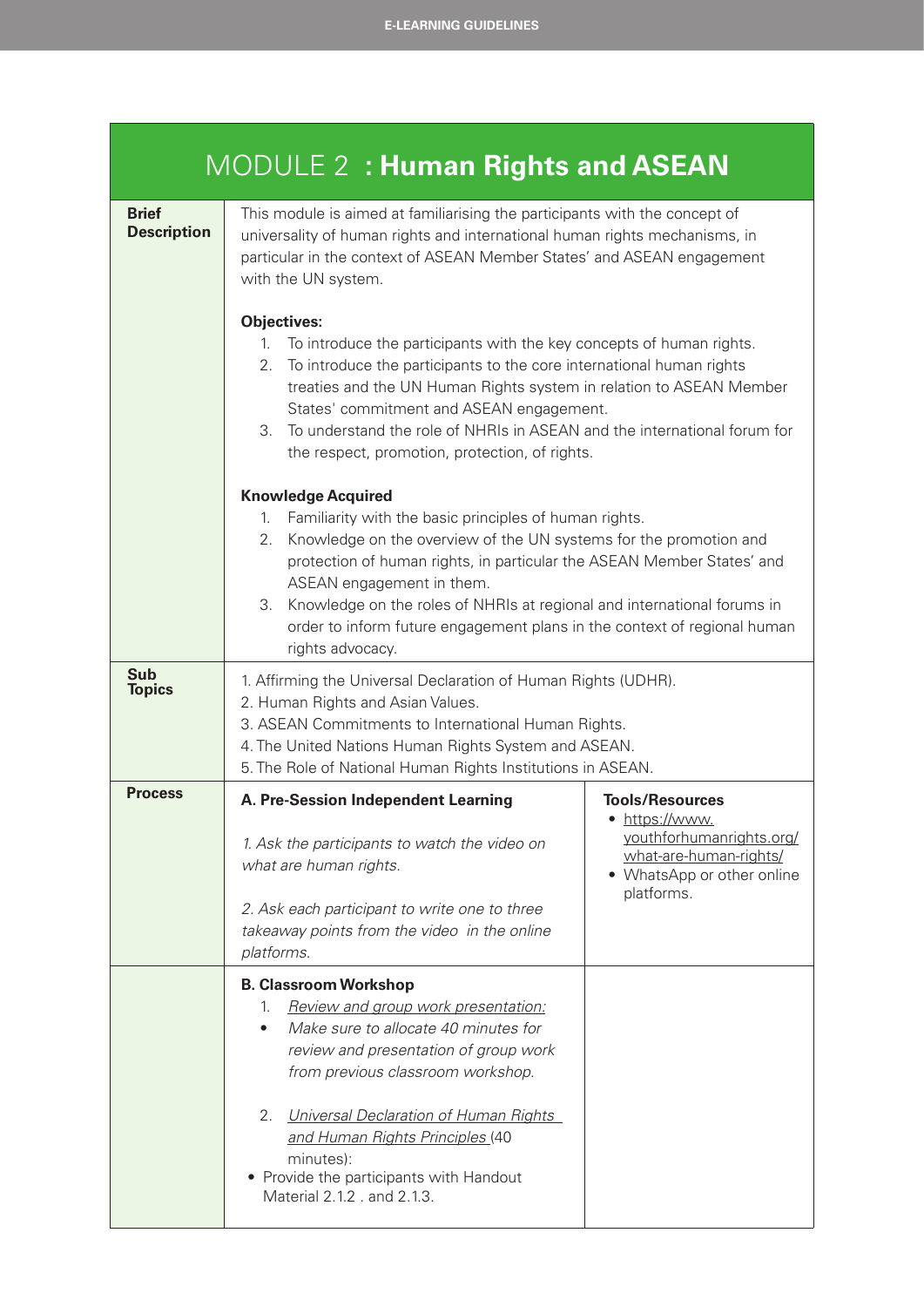| • Divide the participants to three groups: (a)<br>universal and inalienable, (b) indivisible, ©<br>interdependent and interrelated.<br>• Ask the participants to discuss and prepare<br>a short presentation on the meaning of the<br>principle assigned to them, with an example<br>using rights enshrined in the UDHR.<br>• Participants present their presentation.<br>3.<br>Overview of the UN systems for the<br>promotion and protection of human rights<br>and ASEAN Member States' and ASEAN<br>engagement in them (60 minutes):<br>• Resource person present about the UN<br>Human Rights system and the engagement<br>of AMS and ASEAN.<br>• Question and Answer.<br>4. NHRI (60 minutes):<br>• Facilitator gives a brief explanation on what is<br>an NHRI:<br>• Participants are grouped according to the<br>same countries and asked to spend 15<br>minutes discussing.<br>• For participants who do not have NHRI in<br>their country, discuss about:<br>(a) Ideal protection and promotion<br>mandate.<br>(b) The possibilities and challenges<br>of establishing an NHRI.<br>(c) AICHR role in its establishment?<br>• For participants who have no NHRI in their<br>country, discuss about:<br>The protection and promotion<br>(a)<br>mandates of their NHRI.<br>(b) Strength and weakness of the | <b>Tools/Resources</b><br>• Virtual Classroom with<br>breakout function.<br>• Handout Material 2.1.2.<br>and 2.1.3.<br>• Resource person and<br>presentation about the<br>UN Human Rights system<br>and the engagement of<br>AMS and ASEAN.<br>• Powerpoint with blank<br><b>ASEAN Structure.</b><br>• Handout Material 2.6. |
|--------------------------------------------------------------------------------------------------------------------------------------------------------------------------------------------------------------------------------------------------------------------------------------------------------------------------------------------------------------------------------------------------------------------------------------------------------------------------------------------------------------------------------------------------------------------------------------------------------------------------------------------------------------------------------------------------------------------------------------------------------------------------------------------------------------------------------------------------------------------------------------------------------------------------------------------------------------------------------------------------------------------------------------------------------------------------------------------------------------------------------------------------------------------------------------------------------------------------------------------------------------------------------------------------------------------|------------------------------------------------------------------------------------------------------------------------------------------------------------------------------------------------------------------------------------------------------------------------------------------------------------------------------|
| institution.<br>(c)                                                                                                                                                                                                                                                                                                                                                                                                                                                                                                                                                                                                                                                                                                                                                                                                                                                                                                                                                                                                                                                                                                                                                                                                                                                                                                |                                                                                                                                                                                                                                                                                                                              |
| Engagement with AICHR.<br>• Participants present their findings<br>(Before the end of class divide participants into                                                                                                                                                                                                                                                                                                                                                                                                                                                                                                                                                                                                                                                                                                                                                                                                                                                                                                                                                                                                                                                                                                                                                                                               |                                                                                                                                                                                                                                                                                                                              |
| groups for point C below and brief them on the<br>tasks at hand. Suggestion to split them into their<br>groups in breakout rooms to arrange their group<br>work session.)                                                                                                                                                                                                                                                                                                                                                                                                                                                                                                                                                                                                                                                                                                                                                                                                                                                                                                                                                                                                                                                                                                                                          |                                                                                                                                                                                                                                                                                                                              |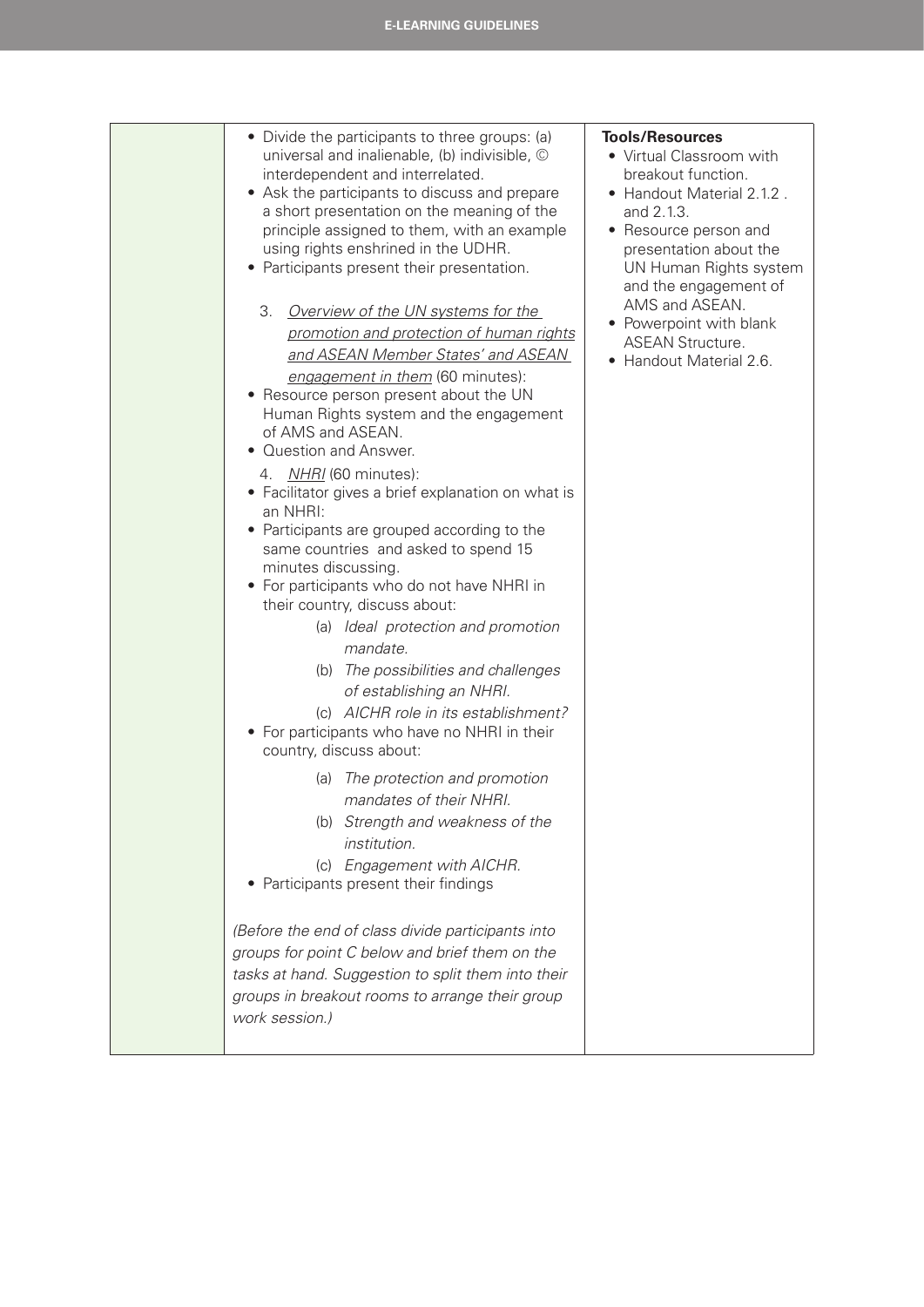| NHRI (60 minutes):<br>5.<br>Facilitator gives a brief explanation on what is<br>an NHRI:<br>Participants are grouped according to the<br>same countries and asked to spend 15<br>minutes discussing.<br>• For participants who do not have NHRI in<br>their country, discuss about:<br>(a) Ideal protection and promotion<br>mandate.<br>(b) The possibilities and challenges<br>of establishing an NHRI.<br>(c) AICHR role in its establishment?<br>• For participants who have no NHRI in their<br>country, discuss about:<br>(a) The protection and promotion<br>mandates of their NHRI.<br>(b) Strength and weakness of the<br>institution.<br>(c) Engagement with AICHR.<br>• Participants present their findings<br>(Before the end of class divide participants into<br>groups for point C below and brief them on the<br>tasks at hand. Suggestion to split them into their<br>groups in breakout rooms to arrange their group<br>work session.) |                                                                                                                                                                                                                                                                                                                                                                                        |
|----------------------------------------------------------------------------------------------------------------------------------------------------------------------------------------------------------------------------------------------------------------------------------------------------------------------------------------------------------------------------------------------------------------------------------------------------------------------------------------------------------------------------------------------------------------------------------------------------------------------------------------------------------------------------------------------------------------------------------------------------------------------------------------------------------------------------------------------------------------------------------------------------------------------------------------------------------|----------------------------------------------------------------------------------------------------------------------------------------------------------------------------------------------------------------------------------------------------------------------------------------------------------------------------------------------------------------------------------------|
| <b>C. Post-session Independent Learning</b><br>(group work, result to be presented in the<br>beginning of next virtual classroom session)<br>Split participants into 5 groups: (1) Economic<br>Rights (2) Social Rights (3) Cultural RIghts (4)<br>Political Rights (5) Clvil Rights<br>Each group is asked to read Rights Now!<br>handout material 2.4.3 and handout material<br>2.5.1 and the timeline of Myanmar coup and<br>this UN article on Myanmar Coup and other<br>materials they research from open source,<br>and to complete the table in Module 2.4 for<br>Myanmar Coup for the particular group of rights<br>the are assigned to.<br>Each group is asked to identify R2P Pillar II and<br>III measures (max two each) for AMS/ASEAN<br>and UN. For each measure, cite an example<br>where such a measure has been done before.                                                                                                            | <b>Tools/Resources</b><br>If the group do<br>1.<br>not have their own<br>access to a video<br>conferencing platform,<br>then avail a virtual<br>space at the time<br>when they agree to<br>meet<br>Rights Now! handout<br>2.<br>material 2.4.3<br>Rights Now! handout<br>З.<br>material 2.5.1<br>4. UN article on<br><b>Myanmar Coup</b><br>Table from Rights<br>5.<br>Now! Module 2.4 |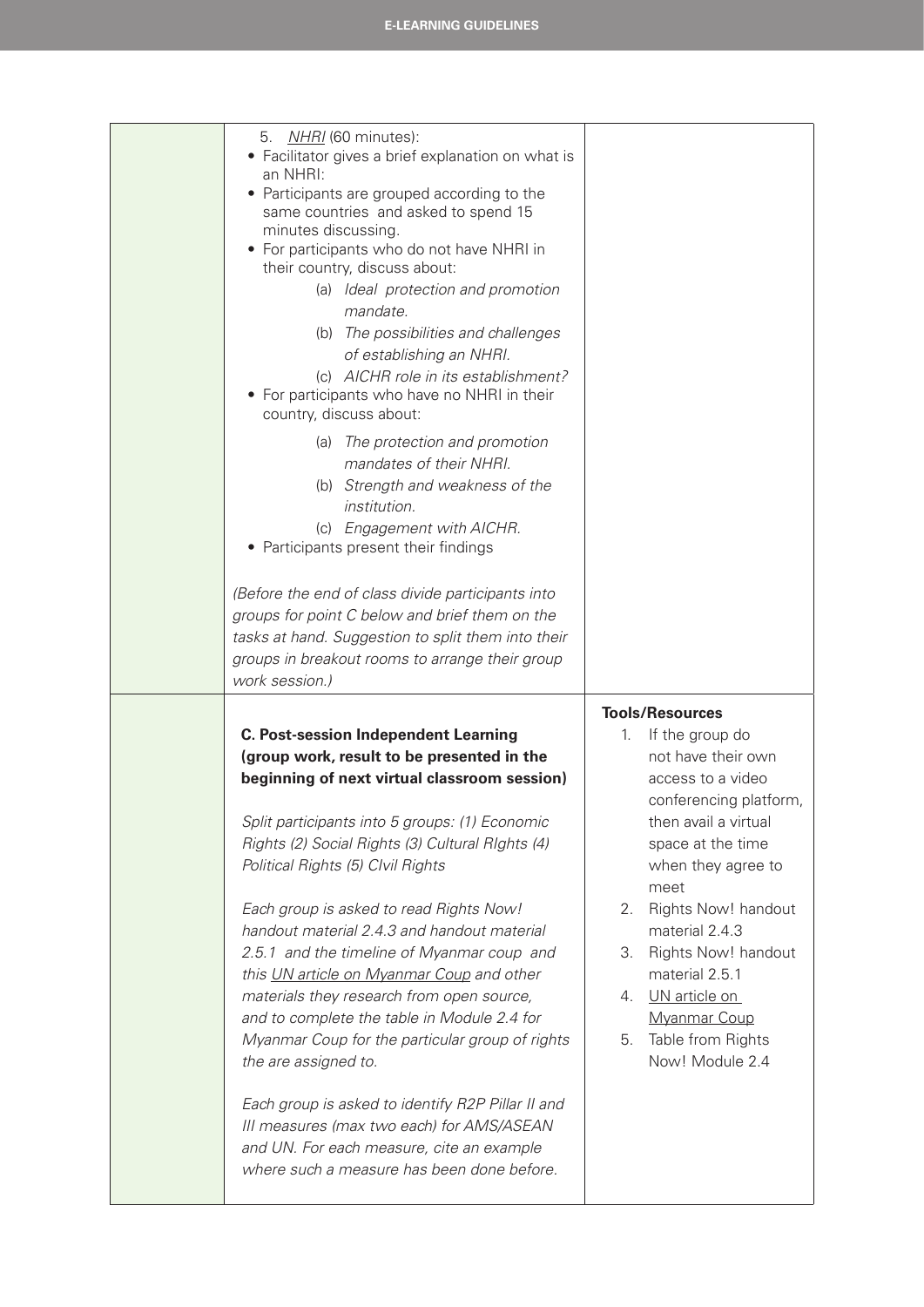| <b>Duration</b>  | Virtual Classroom: 200 minutes                                                                                                                                                                                                                                                                                                                                                                                                                                                                                                                                                                                                                                                                                                                                                                                                                                                                                                                                                                                                                                                                                                                                                                                                                                                                                                                                                                                                                                                                                                                                                            |  |
|------------------|-------------------------------------------------------------------------------------------------------------------------------------------------------------------------------------------------------------------------------------------------------------------------------------------------------------------------------------------------------------------------------------------------------------------------------------------------------------------------------------------------------------------------------------------------------------------------------------------------------------------------------------------------------------------------------------------------------------------------------------------------------------------------------------------------------------------------------------------------------------------------------------------------------------------------------------------------------------------------------------------------------------------------------------------------------------------------------------------------------------------------------------------------------------------------------------------------------------------------------------------------------------------------------------------------------------------------------------------------------------------------------------------------------------------------------------------------------------------------------------------------------------------------------------------------------------------------------------------|--|
| <b>Materials</b> | Video link: https://www.youthforhumanrights.org/what-are-human-rights/<br>$\bullet$<br>(9.29)<br>Articles from the UDHR.<br>Handout Material 2.1.1.: Universal Declaration of Human Rights.<br>Handout Material 2.1.2. The Universal Declaration of Human Rights<br>$\bullet$<br>(abbreviated).<br>Handout Material 2.1.3.: International Human Rights Law: A Short History<br>$\bullet$<br>(Frans Viljoen, Director, Centre for Human Rights, Faculty of Law, University<br>of Pretoria, South Africa).<br>PowerPoint presentation.<br>Handout Material 2.2: Universality of Human Rights and Asian Values.<br>Handout Material 2.3.1: ASEAN Civil Society Conference/ASEAN 3<br>Peoples' Forum (ACSC/APF 2019)- ADVANCING PEOPLES' MOVEMENTS<br>FOR JUSTICE, 8 PEACE, EQUALITY, SUSTAINABILITY AND 9<br>DEMOCRACY IN SOUTHEAST ASIA 10 11 ACSC/APF 2019 STATEMENT 12<br>SEPTEMBER 10-12, 2019 13 PATHUM THANI, THAILAND.<br>Handout Material 2.3.3: COVID-19 in ASEAN: the Human Rights Crisis and<br>How to End it-Briefing Paper by FORUM-ASIA (2020).<br>Handout Material 2.4.2: THE CORE INTERNATIONAL HUMAN RIGHTS<br><b>INSTRUMENTS.</b><br>Handout Material 2.4.3: State Human Rights Obligations.<br>Resolution A /H RC /RE S/12/20 12 0ctober 2009 (pg. 57).<br>$\bullet$<br>PowerPoint presentation on UN HR system.<br>$\bullet$<br>Handout Material 2.5.1.: UN Human Rights System.<br>$\bullet$<br>Handout Material 2.5.2.: Summary of OVERVIEW OF ASEAN-UNITED<br>$\bullet$<br>NATIONS RELATION.<br>Handout Material 2.6: National Human Rights Institution.<br>$\bullet$ |  |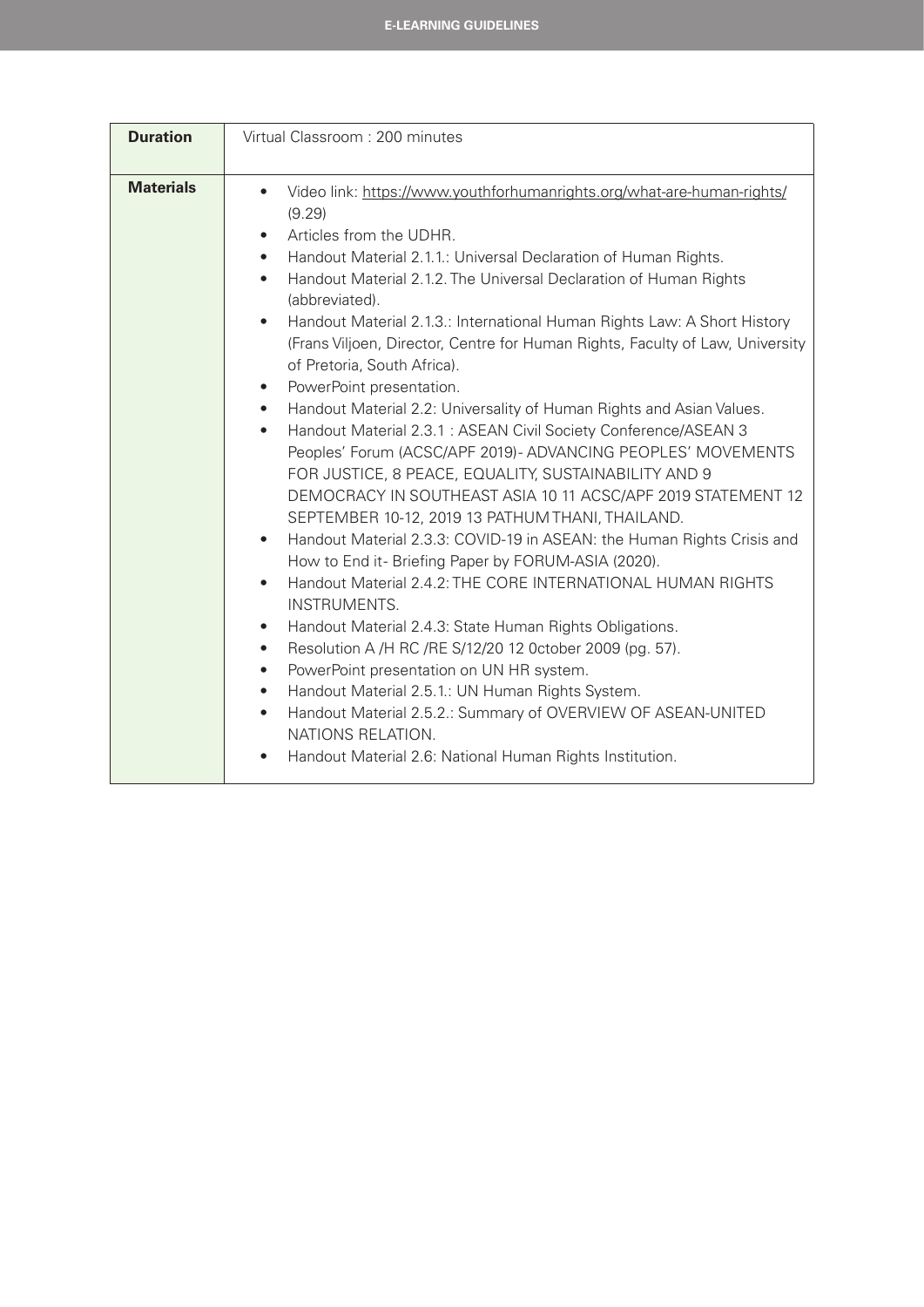|                                                                                                                                                                                                                                                                                                                                                                                                                                          | MODULE 3: ASEAN Intergovernmental                                                                                                                                                                                                                                                                                                                                                                                                                                  |                                                                                                                                                                                                                                                |  |
|------------------------------------------------------------------------------------------------------------------------------------------------------------------------------------------------------------------------------------------------------------------------------------------------------------------------------------------------------------------------------------------------------------------------------------------|--------------------------------------------------------------------------------------------------------------------------------------------------------------------------------------------------------------------------------------------------------------------------------------------------------------------------------------------------------------------------------------------------------------------------------------------------------------------|------------------------------------------------------------------------------------------------------------------------------------------------------------------------------------------------------------------------------------------------|--|
|                                                                                                                                                                                                                                                                                                                                                                                                                                          | <b>Commission on Human Rights (AICHR)</b>                                                                                                                                                                                                                                                                                                                                                                                                                          |                                                                                                                                                                                                                                                |  |
| <b>Brief</b><br><b>Description</b>                                                                                                                                                                                                                                                                                                                                                                                                       | This module is focused on understanding the ASEAN Intergovernmental<br>Commission on Human Rights, including its principles and mandate and<br>strengths and weaknesses. It also focuses on AICHR's effectiveness in<br>implementing its mandates and its engagement with CSOs.                                                                                                                                                                                    |                                                                                                                                                                                                                                                |  |
| <b>Objectives:</b><br>1.<br>To understand the history, mandates, and structure of AICHR.<br>2.<br>To understand AICHR's design strengths and weaknesses.<br>To analyse the successes and failures of AICHR in promoting and<br>3.<br>protecting, rights in the region, including its engagement with other<br>ASEAN bodies.<br>4. To be able to identify the potentials for CSOs to engage with AICHR at<br>domestic and regional level. |                                                                                                                                                                                                                                                                                                                                                                                                                                                                    |                                                                                                                                                                                                                                                |  |
|                                                                                                                                                                                                                                                                                                                                                                                                                                          | <b>Knowledge Acquired</b><br>The history, mandates and structure of AICHR.<br>1.<br>The strengths and weaknesses of AICHR's mandates.<br>2.<br>The successes and failures of AICHR and the factors that influence them.<br>3.<br>Potentials to engage with AICHR at domestic and regional level to deal<br>4.<br>with human rights challenges in ASEAN.                                                                                                            |                                                                                                                                                                                                                                                |  |
| Sub<br><b>Topics</b>                                                                                                                                                                                                                                                                                                                                                                                                                     | 1.AICHR: History, Mandates and Structures.<br>2.AICHR's ToR and Mandate.<br>3. Reflecting on AICHR's Role and Performance in ASEAN.                                                                                                                                                                                                                                                                                                                                |                                                                                                                                                                                                                                                |  |
|                                                                                                                                                                                                                                                                                                                                                                                                                                          | 4. Identifying Potentials to Engage with AICHR at Domestic and Regional Level.                                                                                                                                                                                                                                                                                                                                                                                     |                                                                                                                                                                                                                                                |  |
| Process                                                                                                                                                                                                                                                                                                                                                                                                                                  | A. Pre-Session Independent Learning<br>• Participants watch video or listen to a podcast that<br>discusses:<br>How AICHR was established (the background<br>and how the mandate has evolved).<br>Its performance so far.<br>• Participants write in the collective virtual platform<br>before Classroom Workshop:<br>1 most notable role of CSO in AICHR's<br>establishment<br>1 AICHR success<br>1 AICHR failure<br>1 possible opportunity for CSO<br>engagement. | <b>Tools/Resources</b><br>• WhatsApp or<br>other online<br>platforms.<br>• Video or podcast<br>on AICHR<br>(alternatively,<br><b>Rights Now!</b><br>Handout Material<br>1.1.2 (on ASEAN's<br>Relationship with<br>CSOs), 3.3.1., and<br>3.3.2. |  |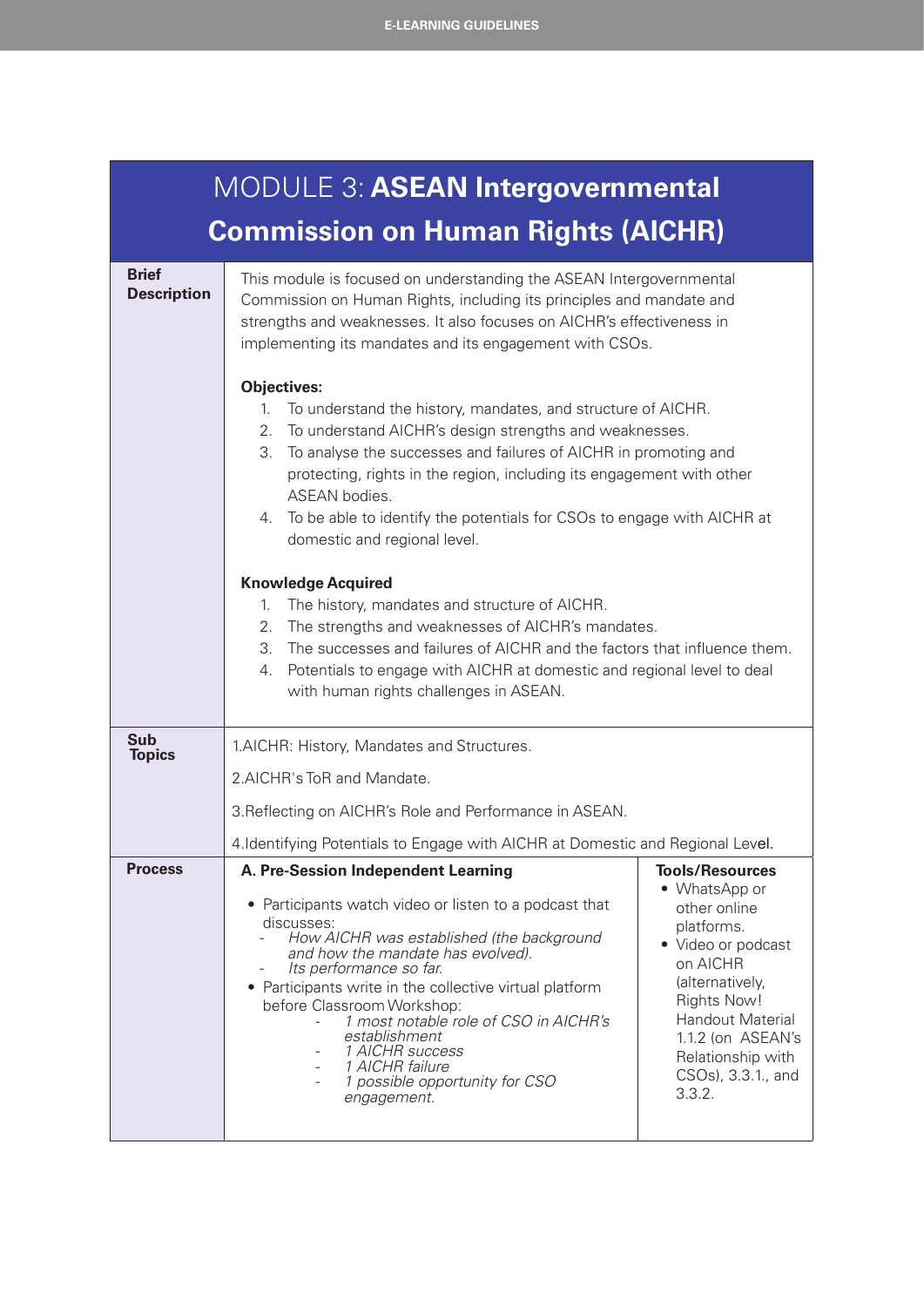| <b>B. Classroom Workshop</b><br>Review and group work presentation from<br>1.<br>Module 2:<br>Make sure to allocate 40 minutes for review<br>$\bullet$<br>and presentation of group work from previous<br>classroom workshop.<br>2.<br><b>AICHR's TOR and Mandate (40 minutes)</b><br>Divide the participants into "promotion group"<br>$\bullet$<br>and "protection group".<br>By using whiteboard/jamboard or equivalent<br>$\bullet$<br>application, ask participants to read the Terms of<br>Reference of AICHR and put in which mandates<br>belong to the promotion and which ones to the<br>protection.<br>Discuss the result and split the participants<br>$\bullet$<br>into two groups: Protection and Promotion.<br>Each group is asked to identify three to five<br>opportunities to engage AICHR. Make sure<br>for each the participants identify the enabling<br>factors for the engagement to succeed and the<br>challenges.<br>Each group present its findings.<br>$\bullet$<br>3.<br>AICHR's Role and Performance in ASEAN (60<br>minutes):<br>Invite a speaker to present the power and<br>$\bullet$<br>influence of AICHR in ASEAN, including its<br>responsibilities vis-a-vis other ASEAN bodies<br>including the Secretary General, and the<br>relationship with other ASEAN Human Rights<br>mechanisms such as ACWC. | <b>Tools/Resources</b><br>• Virtual Classroom<br>with<br>- breakout<br>function<br>- Jamboard/<br>whiteboard<br>function.<br>• Handout Material<br>3.3.1.<br>• Resource person<br>and presentation<br>about the power<br>and influence of<br>AICHR in ASEAN<br>(including its<br>responsibilities<br>vis-a-vis other<br><b>ASEAN</b> bodies<br>including the<br>Secretary<br>General, and the<br>relationship with<br>other ASEAN<br>Human Rights<br>mechanisms such<br>as ACWC). |
|-------------------------------------------------------------------------------------------------------------------------------------------------------------------------------------------------------------------------------------------------------------------------------------------------------------------------------------------------------------------------------------------------------------------------------------------------------------------------------------------------------------------------------------------------------------------------------------------------------------------------------------------------------------------------------------------------------------------------------------------------------------------------------------------------------------------------------------------------------------------------------------------------------------------------------------------------------------------------------------------------------------------------------------------------------------------------------------------------------------------------------------------------------------------------------------------------------------------------------------------------------------------------------------------------------------------------------------------|-----------------------------------------------------------------------------------------------------------------------------------------------------------------------------------------------------------------------------------------------------------------------------------------------------------------------------------------------------------------------------------------------------------------------------------------------------------------------------------|
| Give opportunity for question and answer.<br>$\bullet$<br>(Before the end of class divide participants into groups<br>for point C below and brief them on the tasks at hand.<br>Suggestion to split them into their groups in breakout<br>rooms to arrange their group work session).                                                                                                                                                                                                                                                                                                                                                                                                                                                                                                                                                                                                                                                                                                                                                                                                                                                                                                                                                                                                                                                     |                                                                                                                                                                                                                                                                                                                                                                                                                                                                                   |
| C. Post-session Independent Learning (group work,<br>result to be presented in the beginning of next<br>virtual classroom session)<br>Split the participants into two groups:<br>Ask the participants to read Handout Material 3.4.2. In-<br>cluding for Group A: Basic Facts of the Rohingya Case (do<br>not include the sections on AICHR-Rohingya Crisis and<br>AICHR's response to Rohingya Crisis) before the group<br>work and for Group B: The EJK in the Philippines (Do not<br>include AICHR Response section).                                                                                                                                                                                                                                                                                                                                                                                                                                                                                                                                                                                                                                                                                                                                                                                                                  |                                                                                                                                                                                                                                                                                                                                                                                                                                                                                   |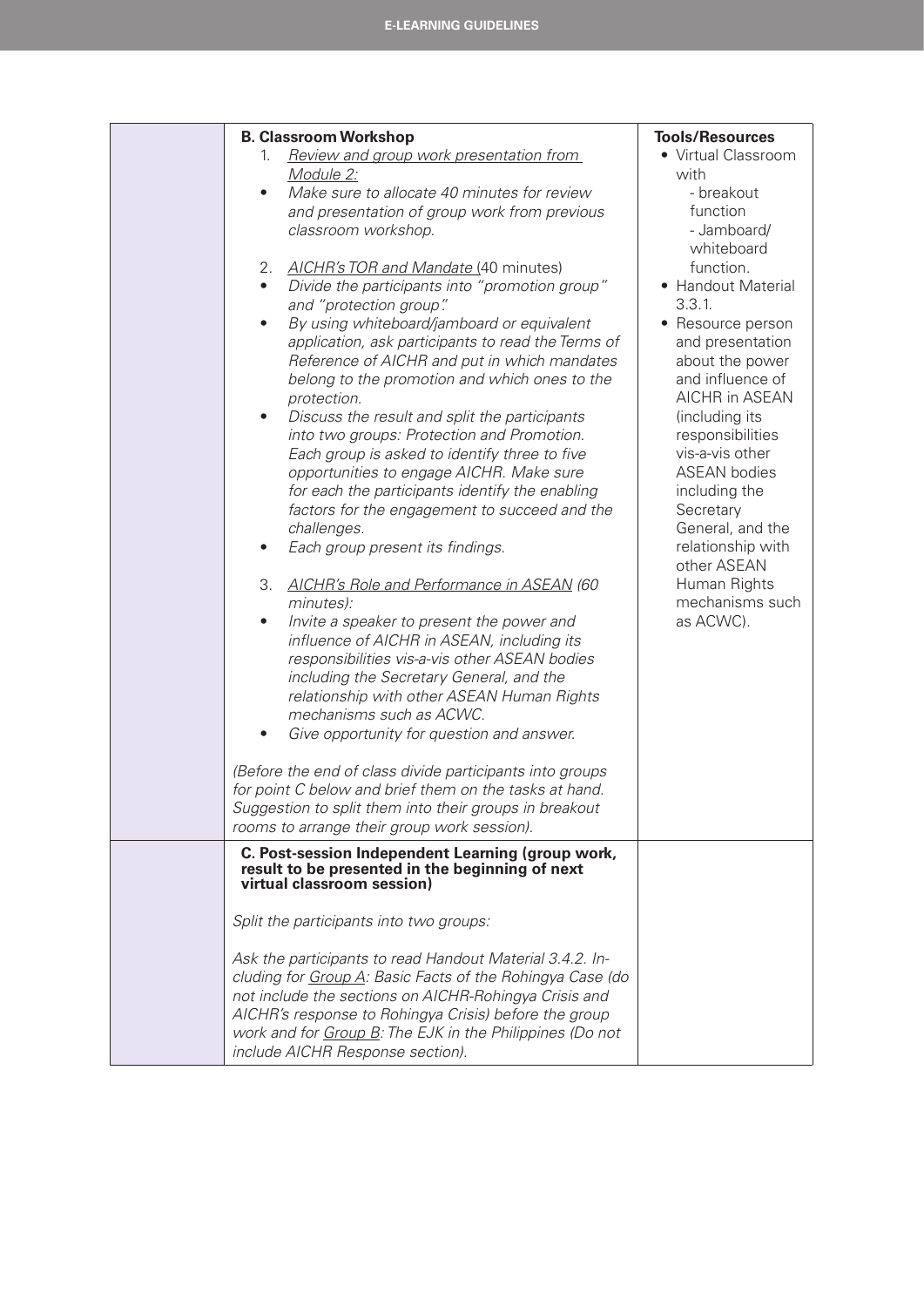|                  | Each Group should prepare a presentation that addresses<br>the following points:<br>The case position.<br>1.<br>2. AICHR's response.<br>3. What AICHR's response ideally should be (includ-<br>ing if it should engage other ASEAN Bodies).<br>4. What prevents the ideal response.<br>5. What CSOs can do for the achievement of the<br>ideal response.                                                                                                                                                                                                                                                                                                                                                                                                                                                                                                                                                                         | <b>Tools/Resources</b><br>If the group do<br>$1_{\cdot}$<br>not have their<br>own access<br>to a video<br>conferencing<br>platform, then<br>avail a virtual<br>space at the<br>time when<br>they agree to<br>meet.<br>2. Rights Now!<br>handout mate-<br>rial 3.4.2. |
|------------------|----------------------------------------------------------------------------------------------------------------------------------------------------------------------------------------------------------------------------------------------------------------------------------------------------------------------------------------------------------------------------------------------------------------------------------------------------------------------------------------------------------------------------------------------------------------------------------------------------------------------------------------------------------------------------------------------------------------------------------------------------------------------------------------------------------------------------------------------------------------------------------------------------------------------------------|----------------------------------------------------------------------------------------------------------------------------------------------------------------------------------------------------------------------------------------------------------------------|
| <b>Duration</b>  | Virtual Classroom: 140 minutes                                                                                                                                                                                                                                                                                                                                                                                                                                                                                                                                                                                                                                                                                                                                                                                                                                                                                                   |                                                                                                                                                                                                                                                                      |
| <b>Materials</b> | • Handout Material 3.1: Timeline of Human Rights Regime In ASEAN.<br>• Handout Material 3.2: ASEAN Intergovernmental Commission On Human<br>Rights.<br>• Handout Material 3.3.1: AICHR MANDATE AND FUNCTIONS.<br>• Handout Material 3.3.2: Review The Performance Of The Aichr From 2009 To<br>2019.<br>• Handout Material 3.4.1: Regional Systems- International Justice Resource<br>Center.<br>• Handout Material 3.4.2: Case Studies On Rohingya And EJK.<br>• Cso Proposal For AICHR Rules Of Procedure.<br>• Handout Material 3.5: Summary Of Guidelines On The Operations Of The<br>ASEAN Intergovernmental Commission On Human Rights (AICHR).<br>• UDHR and Bangkok Ng0 Declaration 1993 Procedures:<br>• Handout Material 3.6 : Analysis of ASEAN Human Rights Declaration<br>• AICHR Terms Of Reference.<br>• Handout Material 3.7.1 - Handout Material 3.7.2: Role and Function of AICHR<br>National Representatives. |                                                                                                                                                                                                                                                                      |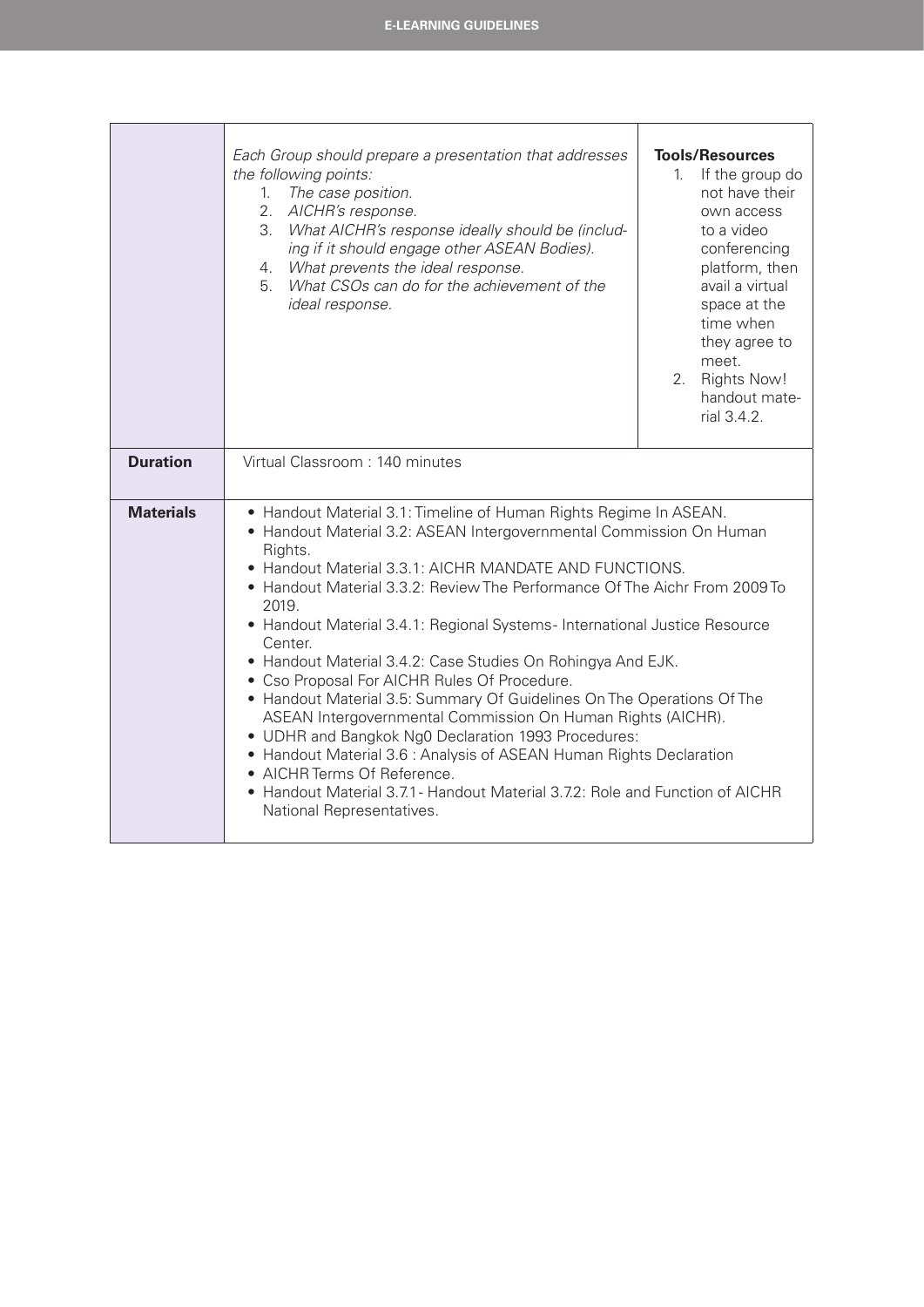| MODULE 4: The ASEAN Commission For The         |
|------------------------------------------------|
| <b>Protection Of Human Rights Of Women And</b> |
| Children (ACWC)                                |

| <b>Brief</b><br><b>Description</b> | This module is focused on understanding the ASEAN Commission for The<br>Protection of Human Rights of Women and Children. It also focuses on the<br>international human rights standards applicable for the rights of women<br>and children, and the performance of ACWC more than 10 years after its<br>establishment.                                                                                                                                                                                                                                                                                                                                                       |  |  |
|------------------------------------|-------------------------------------------------------------------------------------------------------------------------------------------------------------------------------------------------------------------------------------------------------------------------------------------------------------------------------------------------------------------------------------------------------------------------------------------------------------------------------------------------------------------------------------------------------------------------------------------------------------------------------------------------------------------------------|--|--|
|                                    | <b>Objectives:</b><br>To understand the Terms of Reference of the ASEAN Commission for the<br>1.<br>Promotion and Protection of the Rights of Women and Children (ACWC).<br>To familiarise participants with CEDAW and CRC.<br>2.<br>To understand and evaluate ACWC Terms of Reference and its mandate<br>3.<br>of protection and promotion of women and children's rights in ASEAN.<br>To identify opportunities and limitations of the TO R for peoples'<br>4.<br>continuing engagement on issues of human rights, women and children.<br>To find out areas of complementation and coordination between AICHR<br>5.<br>and ACWC as venues for redress and seeking justice. |  |  |
|                                    | <b>Knowledge Acquired</b><br>Knowledge and understanding of the ACWC's TOR.<br>1.<br>Knowledge on the content of CEDAW and CRC and the obligations of the<br>2.<br>state parties.<br>Knowledge on the performance of ACWC.<br>3.<br>Knowledge on potentials for CSOs in engaging with ACWC.<br>4.<br>5.<br>Knowledge of the inter-linkages of ACWC and AICHR.                                                                                                                                                                                                                                                                                                                 |  |  |
| Sub<br><b>Topics</b>               | 1. The ACWC Terms of Reference.<br>2. Introduction to CEDAW and CRC.<br>3. ACWC Procedures and interlinkage with AICHR.<br>4. Performance of ACWC and opportunities for CSOs to engage.                                                                                                                                                                                                                                                                                                                                                                                                                                                                                       |  |  |
| <b>Process</b>                     | A. Pre-Session Independent Learning<br><b>Tools/Resources</b><br>• WhatsApp or other online<br>Watch:<br>platforms.<br>• Violence Against Women Throughout the<br>Life Cycle https://www.youtube.com/                                                                                                                                                                                                                                                                                                                                                                                                                                                                         |  |  |

[watch?v=vIsdFwCCyRU](https://www.youtube.com/watch?v=vIsdFwCCyRU)

Workplace Exploitation • [https://www.youtube.com/](https://www.youtube.com/watch?v=DWjxvDGv_lw) [watch?v=DWjxvDGv\\_lw](https://www.youtube.com/watch?v=DWjxvDGv_lw)

• ASEAN Campaign on Ending Gender-Based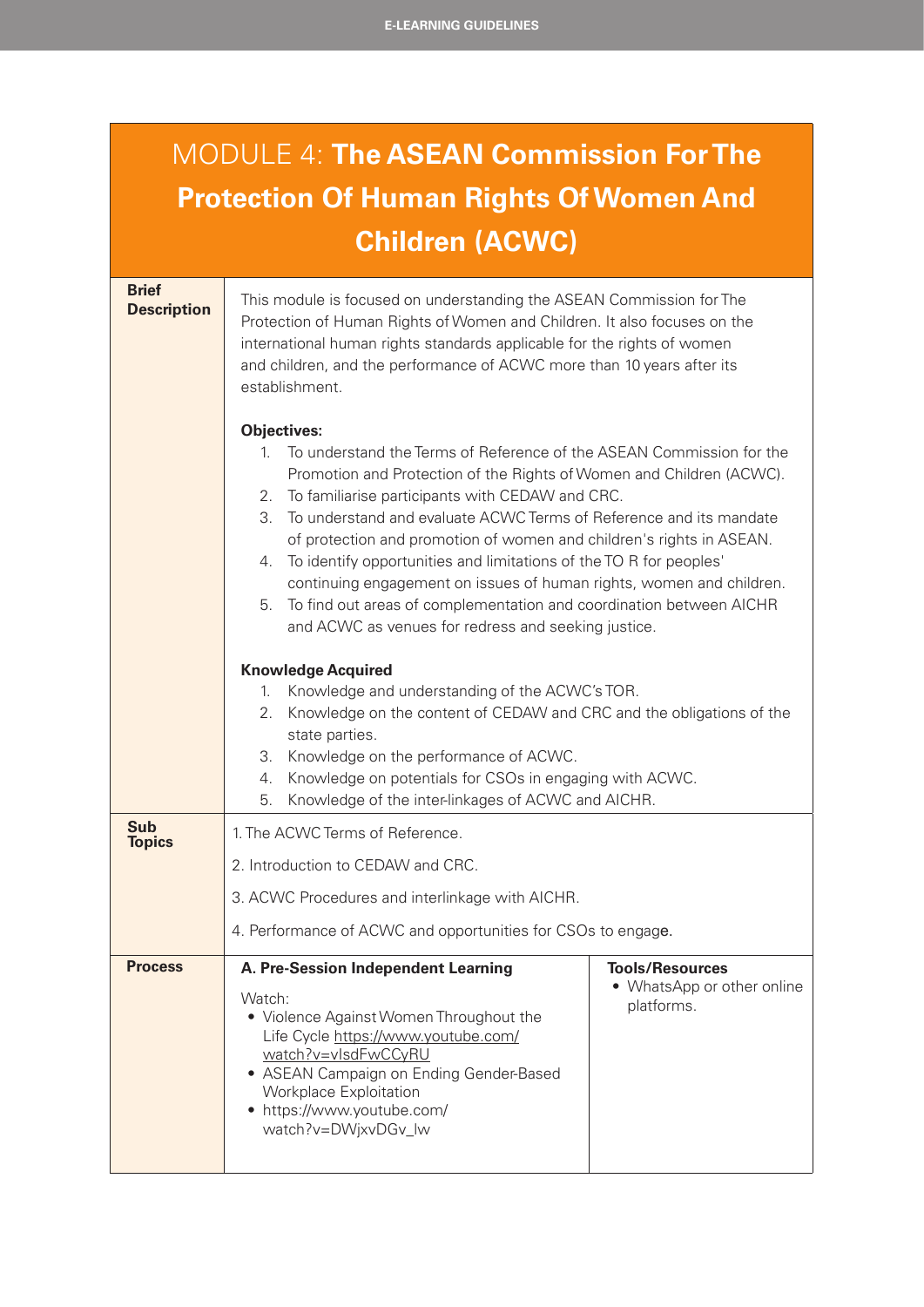| Post opinion on the WhatsApp or other online<br>platforms:<br>What is the main message of both<br>videos?<br>From your country's perspective, are<br>they effective in conveying the intended<br>messages?<br>Can you and/or your organisation help<br>in disseminating the videos and/or<br>advancing the messages put forth in the<br>videos? If yes, how?                                                                                                                                                                                                                                                                                                                                                                                                                                                                                                                                                                                                                                                                                                                                                                                         | • ACWC's videos:<br>Violence Against<br>Women Throughout<br>the Life Cycle https://<br>www.youtube.com/<br>watch?v=vlsdFwCCyRU<br><b>ASEAN Campaign</b><br>on Ending Gender-<br><b>Based Workplace</b><br>Exploitation https://<br>www.youtube.com/<br>watch?v=DWjxvDGv_lw |
|------------------------------------------------------------------------------------------------------------------------------------------------------------------------------------------------------------------------------------------------------------------------------------------------------------------------------------------------------------------------------------------------------------------------------------------------------------------------------------------------------------------------------------------------------------------------------------------------------------------------------------------------------------------------------------------------------------------------------------------------------------------------------------------------------------------------------------------------------------------------------------------------------------------------------------------------------------------------------------------------------------------------------------------------------------------------------------------------------------------------------------------------------|----------------------------------------------------------------------------------------------------------------------------------------------------------------------------------------------------------------------------------------------------------------------------|
| <b>B. Classroom Workshop</b><br>Review and group work presentation from<br>1.<br>Module 3<br>Make sure to allocate 40 minutes for<br>$\bullet$<br>review and presentation of group work<br>from the previous classroom workshop.<br>The ACWC Terms of Reference (40<br>2.<br>minutes)<br>Divide the participants into 4 groups. Each<br>$\bullet$<br>group shall be handed specific provisions<br>of the ACWC's ToR to analyse and<br>comment. The group should also discuss<br>whether the provisions should be altered,<br>and if so, which ones and why.<br>Group 1: Purpose and Principles<br>Group 2: Status, Mandate and Functions<br>Group 3: Composition<br>Group 4: Modalities, Work Plan and<br>Funding, Role of the SG and the<br>Secretariat<br>Each group should present to the plenary<br>the group's analysis and critique the<br>assigned topic.<br>Facilitator conclude (refer to Rights Now!<br>Module 4.1)<br>3. ACWC Procedures and interlinkage with<br>AICHR (60 minutes):<br>Invite a speaker to present about ACWC's<br>history, its procedures and interlinkage<br>with AICHR.<br>Give opportunity for question and answer: | <b>Tools/Resources</b><br>• Virtual Classroom with<br>breakout rooms.<br>• ACWCTOR.<br>Resource person<br>and presentation.<br>aboutACWC's history,<br>its procedures and<br>interlinkage with AICHR.<br>Text of CEDAW and CRC.<br>Module 4.1.<br>Handout Material 4.2.1.  |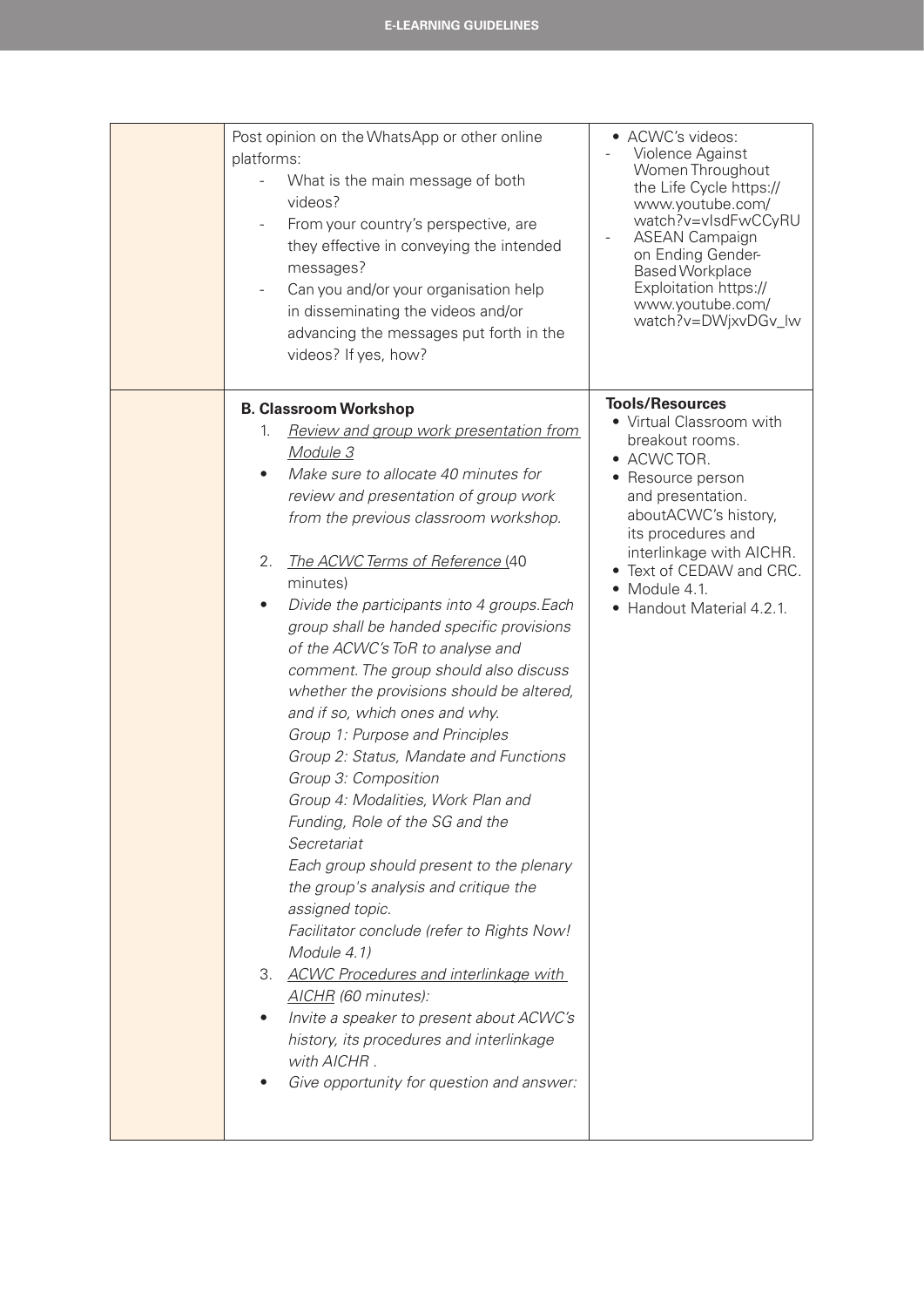|                 | Introduction to CEDAW and CRC (40<br>4.<br>minutes):<br>Divide the participants into two groups<br>on CEDAW and two groups on CRC. Each<br>group will handle half of either CEDAW or<br>CRC and compare it with the TOR of the<br>ACWC. Each group should make a note<br>of particular points of the TOR that cohere<br>with the part of the convention the group<br>is tasked with and the points that do not.<br>Each group then explains in the plenary<br>the result of the group work.<br>Facilitator concludes with debriefing<br>points or Rights Now! Module 4.2 and<br>briefly present Rights Now! Handout<br>Material 4.2.1.<br>(Before the end of class divide participants into<br>groups for point C below and brief them on the<br>tasks at hand. Suggestion to split them into their<br>groups in breakout rooms to arrange their group<br>work session). |                                                                                                                                                                                                                                                    |
|-----------------|--------------------------------------------------------------------------------------------------------------------------------------------------------------------------------------------------------------------------------------------------------------------------------------------------------------------------------------------------------------------------------------------------------------------------------------------------------------------------------------------------------------------------------------------------------------------------------------------------------------------------------------------------------------------------------------------------------------------------------------------------------------------------------------------------------------------------------------------------------------------------|----------------------------------------------------------------------------------------------------------------------------------------------------------------------------------------------------------------------------------------------------|
|                 | <b>C. Post-session Independent Learning (group</b><br>work, result to be presented in the beginning<br>of next virtual classroom session)<br>Split the participants into two groups. Provide<br>them with Rights Now! Handout Material 4.4.2.<br>One group shall focus on Forum Asia's review on<br>ACWC's Selection process and the other on Forum<br>Asia's assessment of ACWC's implementation of<br>its workplans and regional plan of actions (RPAs).<br>The groups have to make a presentation on the<br>major points of the review and opportunities for<br>CSOs to engage with ACWC (max five minutes).                                                                                                                                                                                                                                                          | <b>Tools/Resources</b><br>If the group do<br>1.<br>not have their own<br>access to a video<br>conferencing plat-<br>form, then avail a<br>virtual space at the<br>time when they agree<br>to meet.<br>Rights Now! handout<br>3.<br>material 4.4.2. |
| <b>Duration</b> | Virtual Classroom: 180 minutes                                                                                                                                                                                                                                                                                                                                                                                                                                                                                                                                                                                                                                                                                                                                                                                                                                           |                                                                                                                                                                                                                                                    |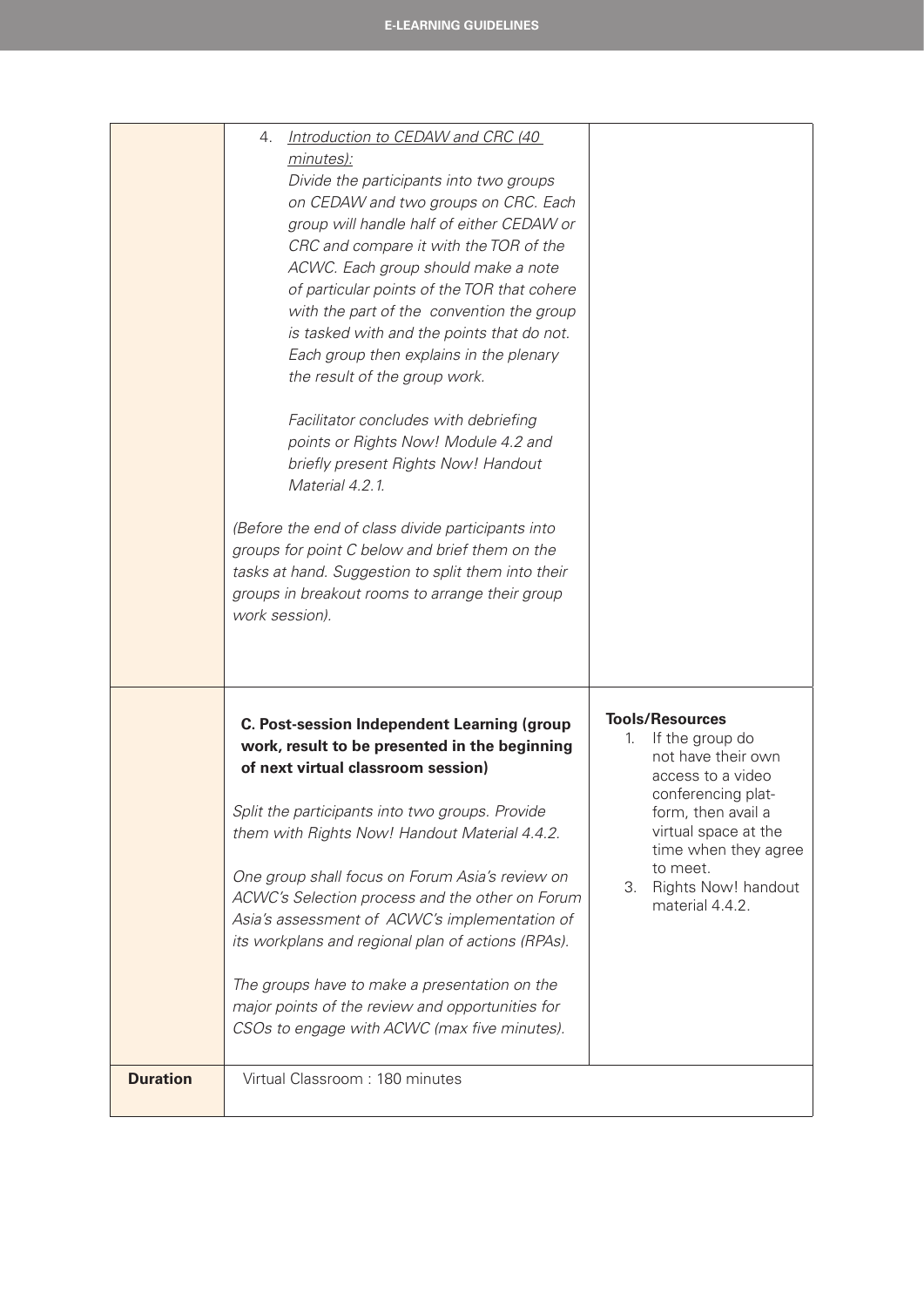| <b>Materials</b> | ACWC's Term of Reference                                                                                                                                                |
|------------------|-------------------------------------------------------------------------------------------------------------------------------------------------------------------------|
|                  | <b>CEDAW</b>                                                                                                                                                            |
|                  | <b>CRC</b>                                                                                                                                                              |
|                  | Handout Material 4.1.1: History of ACWC'S Establishment                                                                                                                 |
|                  | Handout Material 4.1.1: History of ACWC'S Establishment                                                                                                                 |
|                  | Handout Material 4.1.2                                                                                                                                                  |
|                  | Handout Material 4.1.3                                                                                                                                                  |
|                  | Handout Material 4.1.4: ACWC Representatives                                                                                                                            |
|                  | Handout Material 4.2.1 - Human Rights, Children and Youth                                                                                                               |
|                  | Handout Material 4.2.2- Human Rights and Women                                                                                                                          |
|                  | Handout Material 4.3                                                                                                                                                    |
|                  | Handout Material 4.4.1 Summary of Select Rules Of Procedures For The ASEAN<br>Commission On The Promotion And Protection Of The Rights Of Women And<br>Children (ACWC). |
|                  |                                                                                                                                                                         |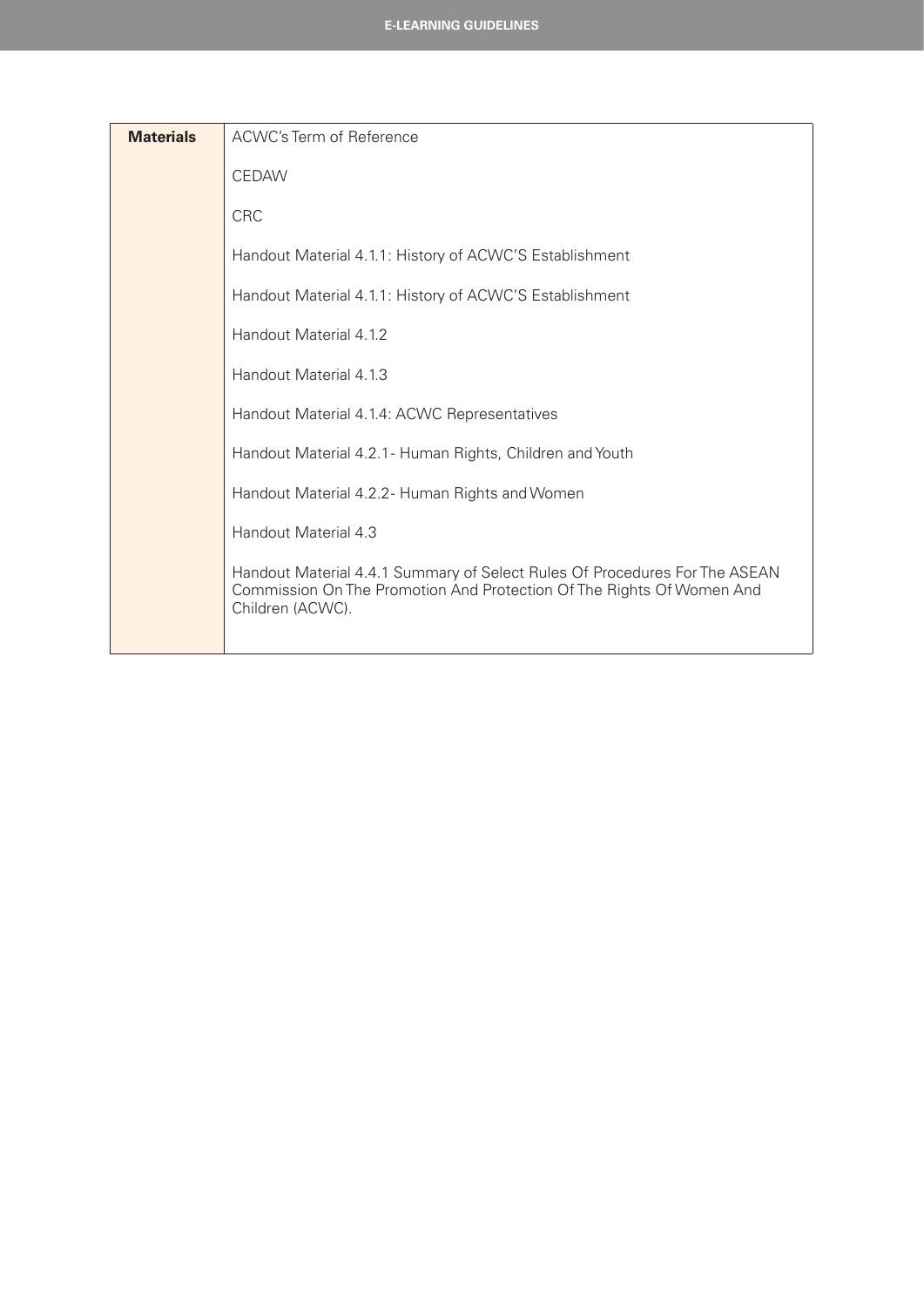#### MODULE 5: **ASEAN COMMISSION ON MIGRANT WORKERS (AMW)**

| <b>Brief</b><br><b>Description</b> | This module is focused on understanding the dynamics of protection for migrant<br>workers and members of their families at the international and regional level, in<br>particular pertaining to ACMW and the implementation of ASEAN Consensus on<br>The Protection and Promotion of the Rights of Migrant Workers.                                                                                                                                                                                                                                                                                                                                                                                                     |                                                                                                                                                                                                                                                                                                  |  |
|------------------------------------|-------------------------------------------------------------------------------------------------------------------------------------------------------------------------------------------------------------------------------------------------------------------------------------------------------------------------------------------------------------------------------------------------------------------------------------------------------------------------------------------------------------------------------------------------------------------------------------------------------------------------------------------------------------------------------------------------------------------------|--------------------------------------------------------------------------------------------------------------------------------------------------------------------------------------------------------------------------------------------------------------------------------------------------|--|
|                                    | <b>Objectives:</b><br>To be updated on the progress of the establishment of an ASEAN Migrant<br>1.<br>Workers' mechanism.<br>To identify various levels of ASEAN members' commitment to<br>2.<br>international instruments on the protection of migrant workers.<br>To map governments' reluctance to implement human rights standards for<br>3.<br>migrant workers and formulate CSO response to government resistance<br>towards human rights protection.                                                                                                                                                                                                                                                             |                                                                                                                                                                                                                                                                                                  |  |
|                                    | <b>Knowledge Acquired</b><br>Knowledge on the available ASEAN mechanisms on migrant workers.<br>1.<br>Familiarity of relevant international documents on migrant rights vis-a-vis<br>2.<br>the region.<br>Critical ideas to respond to government tactics to avoid obligation to<br>3.<br>protect the rights of migrant workers.                                                                                                                                                                                                                                                                                                                                                                                        |                                                                                                                                                                                                                                                                                                  |  |
| <b>Sub</b><br><b>Topics</b>        | Towards an ASEAN Regional Instrument on Migrant Workers.<br>1.<br>Introduction to the Convention on the Protection of Migrant Workers and<br>2.<br>Their Families (CMW).<br>Understanding Government Resistance to UN CMW in ASEAN.<br>3.                                                                                                                                                                                                                                                                                                                                                                                                                                                                               |                                                                                                                                                                                                                                                                                                  |  |
| <b>Process</b>                     | A. Pre-Session Independent Learning<br>Watch these videos:<br>Migrating to Opportunity: Overcoming<br>1.<br>Barriers to Labor Mobility in Southeast<br>Asia (3:06) and a 10-minute read of the<br>accompanying article:<br>https://www.worldbank.org/en/region/<br>eap/publication/migrating-to-opportunity-<br>overcoming-barriers-to-labor-mobility-in-<br>southeast-asia<br>The ASEAN Triangle Project: Making<br>2.<br>Difference for Migrant Workers (7:24)<br>https://www.youtube.com/<br>watch?v=1rGkkMaB_M<br>Answer these questions, and send the<br>answer to the OC email at most two days<br>before Module 4's Classroom Workshop:<br>What is the problem for low-skilled workers<br>to access work abroad? | <b>Tools/Resources</b><br>• Designated E-mail<br>Address.<br>• Designated person<br>to receive answers<br>and reply (whether<br>the answers are<br>correct or correction<br>for wrong answers)<br>(alternatively, this<br>can be an automated<br>process, such as<br>using google form<br>etc.). |  |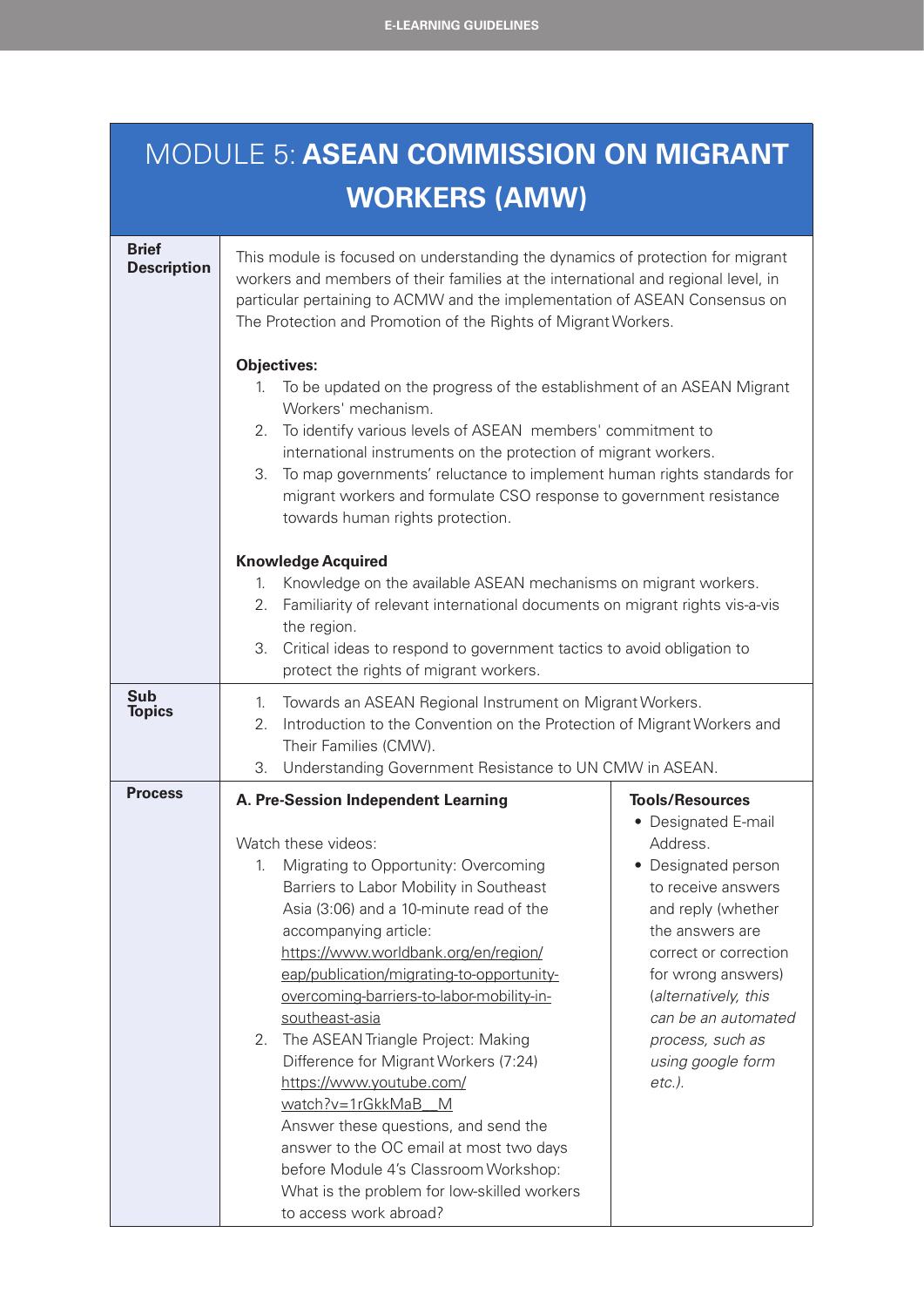| <b>Process</b> | How many intra-regional migrant workers in<br>1.<br>ASEAN?<br>Are there regional regulations in place to<br>2.<br>assist migrant workers in ASEAN? If yes,<br>what types of workers?<br>What are the suggested policy changes for<br>3.<br>sending and receiving countries to improve<br>the situation for migrant workers in ASEAN?<br>What is ASEAN Triangle Project?<br>4.<br>What are the parties involved in the ATP?<br>5.<br>What are the key aspects of ATP?<br>6.<br>What is ASEAN Forum on Migrant Labour<br>7.<br>(AFML)?<br>Who is invited to AFML?<br>8.<br>What can be achieved through AFML?<br>9.<br>10. What kind of rules and policies should be<br>issued, and initiatives should be done to<br>improve ASEAN Migrant Workers situation?<br>(mention at least three)                          | • Migrating to<br>Opportunity:<br>Overcoming Barriers<br>to Labor Mobility in<br>Southeast Asia (3:06)<br>and a 10-minute read<br>of the accompanying<br>article:<br>• https://www.<br>worldbank.org/<br>en/region/eap/<br>publication/migrating-<br>to-opportunity-<br>overcoming-barriers-<br>to-labor-mobility-in-<br>southeast-asia<br>• The ASEAN Triangle<br>Project: Making<br>Difference for Migrant<br>Workers (7:24)<br>• https://www.youtube.<br>com/watch?v=<br>1rGkkMaB_M |
|----------------|------------------------------------------------------------------------------------------------------------------------------------------------------------------------------------------------------------------------------------------------------------------------------------------------------------------------------------------------------------------------------------------------------------------------------------------------------------------------------------------------------------------------------------------------------------------------------------------------------------------------------------------------------------------------------------------------------------------------------------------------------------------------------------------------------------------|----------------------------------------------------------------------------------------------------------------------------------------------------------------------------------------------------------------------------------------------------------------------------------------------------------------------------------------------------------------------------------------------------------------------------------------------------------------------------------------|
|                | <b>B. Classroom Workshop</b><br>Review and group work presentation from<br>1.<br>Module 4:<br>Make sure to allocate 40 minutes for review<br>$\bullet$<br>and presentation of group work from previous<br>classroom workshop.<br>Towards an ASEAN Regional Instrument on<br>2.<br>Migrant Workers (60 minutes):<br>Show the slideshow on the progress of the<br>regional instrument on migrant workers<br>until the ASEAN Consensus and provide<br>the participants with Rights Now! Handout<br>Material 5.1.1. Presentation should cover<br>the reasons for the reluctance to adopt a more<br>binding instrument (which led to the passing<br>of the Consensus) and the ACMW's formation<br>and functions.<br>Open the floor for discussion with<br>participants.<br>Facilitator conclude (refer to Rights Now! | <b>Tools/Resources</b><br>• Virtual Classroom with<br>breakout rooms.<br>• Resource person and<br>presentation about<br>the progress of the<br>regional migrant<br>workers instrument.                                                                                                                                                                                                                                                                                                 |
|                | Module 5.1).                                                                                                                                                                                                                                                                                                                                                                                                                                                                                                                                                                                                                                                                                                                                                                                                     |                                                                                                                                                                                                                                                                                                                                                                                                                                                                                        |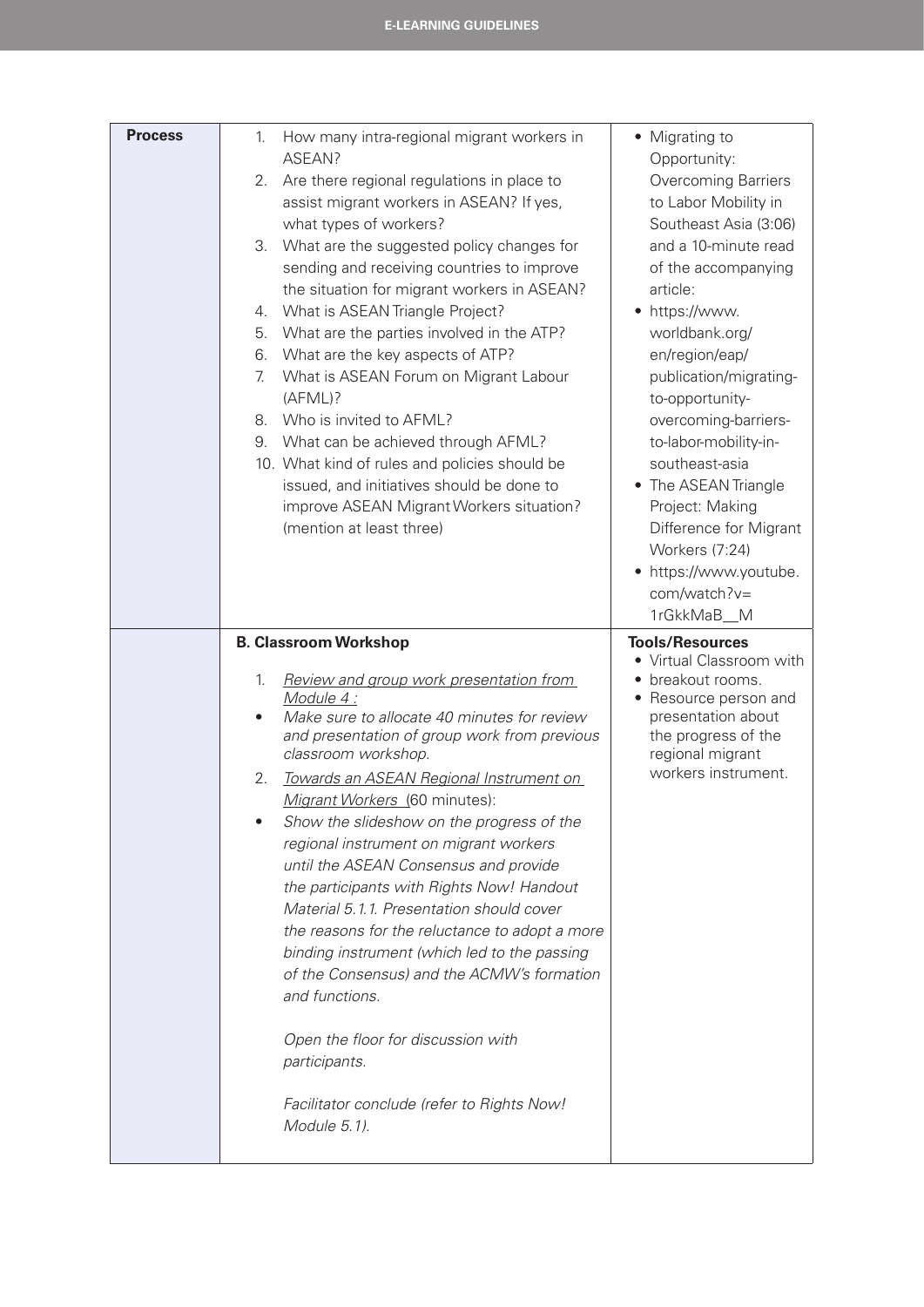| 3.<br>Introduction to the Convention on the<br><b>Protection of Migrant Workers and Their</b><br>Families (CMW) (60 minutes):<br>• Distribute the ICMW to the participants.<br>• Put them into three groups in different sub-<br>rooms, and divide the reading so each will read<br>the following:<br>- Group 1: Scope and definitions, non<br>discrimination, human rights of all migrants;<br>Group 2: Other rights of migrants who are<br>documented or in a regular situation and<br>Provisions applicable to particular categories<br>of migrants;<br>Group3 : The promotion of sound, equitable,<br>humane and lawful conditions in connection<br>with international migration - Application of<br>the Convention.<br>• Give them a Google presentation that can<br>be accessed by all members of the class<br>containing slides with headings based on the<br>following questions:<br>- Who is a migrant worker?<br>- Who does the convention not apply to?<br>- Who are the members of the family?<br>- What are documented/non documented<br>migrant workers?<br>- What is the definition of non-discrimination<br>in the ICMW?<br>What are the human rights of all migrants?<br>Focus on what states should provide or<br>guarantee for migrant workers, whether they<br>are sending, receiving or transit states.<br>What are the special provisions that are<br>applicable for particular categories of<br>migrants (and what are the particular<br>categories?)?<br>What do states have to do to promote<br>sound, equitable, humane and lawful<br>conditions for migrant workers and their<br>families?<br>How will the application of the convention be<br>monitored and reviewed? | • OHCHR factsheet,<br>accessible at<br>https://www.ohchr.<br>org/documents/<br>publications/<br>factsheet24rev.1en.<br>pdf<br>• ICMW portions for<br>group work.<br>• Google presentation<br>formatted for step 3<br>• Module 4.1.<br>• Handout Material<br>4.2.1.<br>• Handout Material<br>5.2.1 |
|---------------------------------------------------------------------------------------------------------------------------------------------------------------------------------------------------------------------------------------------------------------------------------------------------------------------------------------------------------------------------------------------------------------------------------------------------------------------------------------------------------------------------------------------------------------------------------------------------------------------------------------------------------------------------------------------------------------------------------------------------------------------------------------------------------------------------------------------------------------------------------------------------------------------------------------------------------------------------------------------------------------------------------------------------------------------------------------------------------------------------------------------------------------------------------------------------------------------------------------------------------------------------------------------------------------------------------------------------------------------------------------------------------------------------------------------------------------------------------------------------------------------------------------------------------------------------------------------------------------------------------------------------------------------------------------------------|---------------------------------------------------------------------------------------------------------------------------------------------------------------------------------------------------------------------------------------------------------------------------------------------------|
|                                                                                                                                                                                                                                                                                                                                                                                                                                                                                                                                                                                                                                                                                                                                                                                                                                                                                                                                                                                                                                                                                                                                                                                                                                                                                                                                                                                                                                                                                                                                                                                                                                                                                                   |                                                                                                                                                                                                                                                                                                   |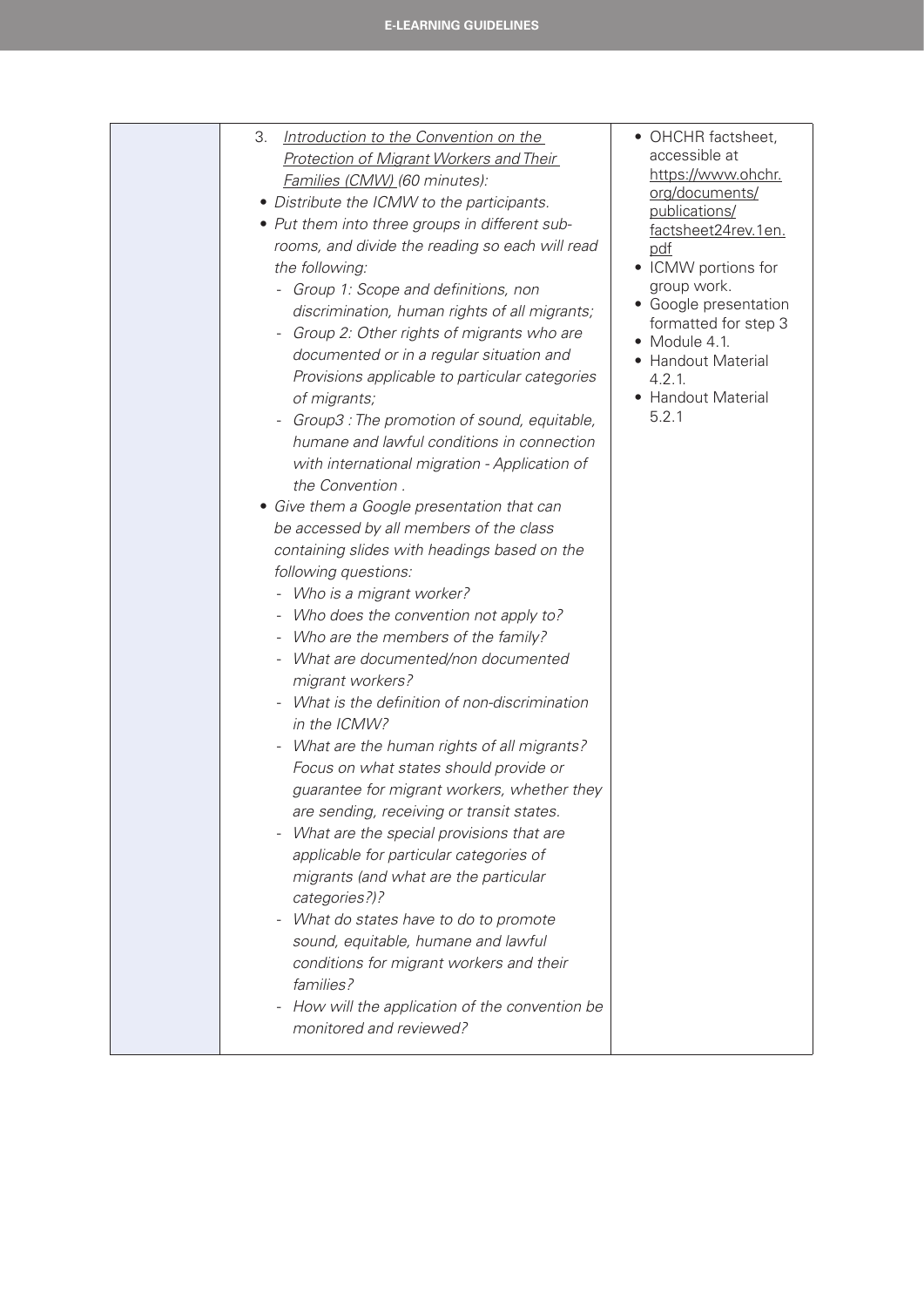|                 | • Each group should fill in the slides containing<br>the questions to which their portion of<br>convention has the answers to. Tell them they<br>must not add any slide, so they cannot just<br>copy paste from the convention.<br>• In the plenary, each group should present the<br>portions of the slide they fill in.<br>Give opportunity for question and answer<br>• Facilitator conclude by explaining the debriefing<br>and conclusion points of Module 5.2 and<br>sharing Handout Material 5.2.1 on Ratification<br>of Core Labor standards by ASEAN member<br>states.<br>(Before the end of class divide participants into groups<br>for point C below and brief them on the tasks at hand.<br>Suggestion to split them into their groups in breakout<br>rooms to arrange their group work session).  |                                                                                                                                                                                                                                                                                                                                                                          |
|-----------------|-----------------------------------------------------------------------------------------------------------------------------------------------------------------------------------------------------------------------------------------------------------------------------------------------------------------------------------------------------------------------------------------------------------------------------------------------------------------------------------------------------------------------------------------------------------------------------------------------------------------------------------------------------------------------------------------------------------------------------------------------------------------------------------------------------------------|--------------------------------------------------------------------------------------------------------------------------------------------------------------------------------------------------------------------------------------------------------------------------------------------------------------------------------------------------------------------------|
| <b>Duration</b> | <b>C. Post-session Independent Learning (group</b><br>work, result to be presented in the beginning of<br>next virtual classroom session)<br>Split the participants into two groups. Provide them<br>with ACTION PLAN (2018 - 2025) TO IMPLEMENT<br>THE ASEAN CONSENSUS ON THE PROTECTION<br><b>AND PROMOTION OF THE RIGHTS OF MIGRANT</b><br><b>WORKERS</b><br>One group shall focus on the workplan's Education/<br>information, recourse and reintegration.<br>Another group shall focus on protection and enforce-<br>ment.<br>The groups have to make a presentation on:<br>The programs under the headings assigned to<br>a.<br>them.<br>Intersections with AICHR and ACWC.<br>b.<br>CSO Advocacy opportunities, including poten-<br>$C_{1}$<br>tial actions/measures.<br>Virtual Classroom: 16 0 minutes | <b>Tools/Resources</b><br>• If the group do<br>not have their own<br>access to a video<br>conferencing platform,<br>then avail a virtual<br>space at the time<br>when they agree to<br>meet.<br>• ACTION PLAN<br>$(2018 - 2025)$ TO<br><b>IMPLEMENTTHE</b><br><b>ASEAN CONSENSUS</b><br>ON THE PROTECTION<br><b>AND PROMOTION</b><br>OF THE RIGHTS OF<br>MIGRANT WORKERS |
|                 |                                                                                                                                                                                                                                                                                                                                                                                                                                                                                                                                                                                                                                                                                                                                                                                                                 |                                                                                                                                                                                                                                                                                                                                                                          |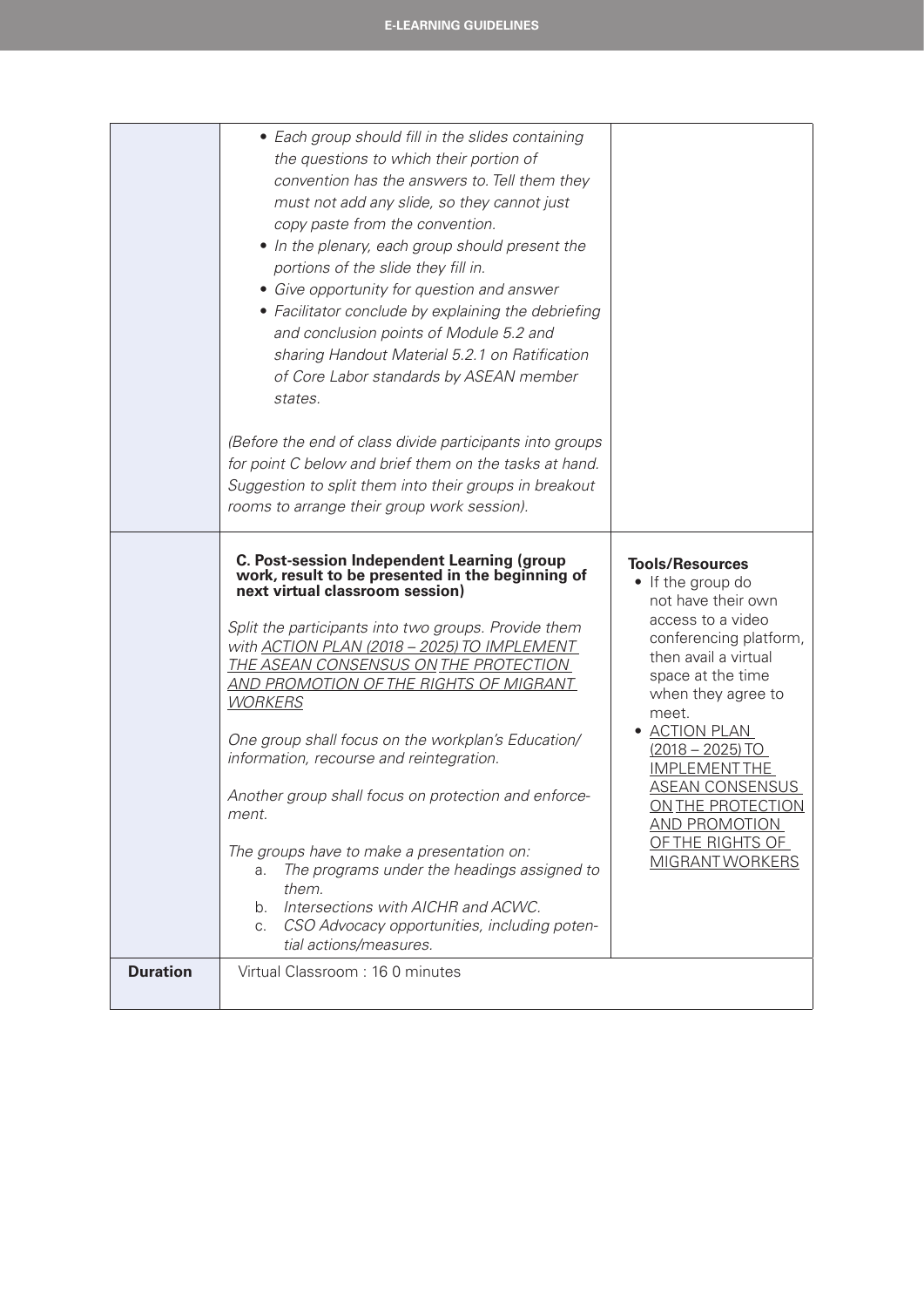| <b>Materials</b> | <b>ICMW</b>                                                                                                                                                                                                                          |  |  |
|------------------|--------------------------------------------------------------------------------------------------------------------------------------------------------------------------------------------------------------------------------------|--|--|
|                  | OHCHR factsheet, accessible at https://www.ohchr.org/documents/publications/<br>factsheet24rev.1en.pdf                                                                                                                               |  |  |
|                  | ACTION PLAN (2018 – 2025) TO IMPLEMENT THE ASEAN CONSENSUS ON THE<br>PROTECTION AND PROMOTION OF THE RIGHTS OF MIGRANT WORKERS<br>Handout Material 5.1.1.<br>1.                                                                      |  |  |
|                  | Handout Material 5.1.2.: ASEAN CONSENSUS ON THE PROTECTION AND<br>2.<br>PROMOTION OF THE RIGHTS OF MIGRANT WORKERS (14 November 2017).                                                                                               |  |  |
|                  | Handout Material 5.1.3. : The ASEAN Forum on Migrant Labour-The ASEAN Fo-<br>3.<br>rum on Migrant Labour (AFML) is a regional tripartite platform to discuss issues<br>faced by women and men migrant workers from and within ASEAN. |  |  |
|                  | Handout Material 5.2.1:<br>4.                                                                                                                                                                                                        |  |  |
|                  | Handout Material 5.3L: Obstacles to Ratification.<br>5.                                                                                                                                                                              |  |  |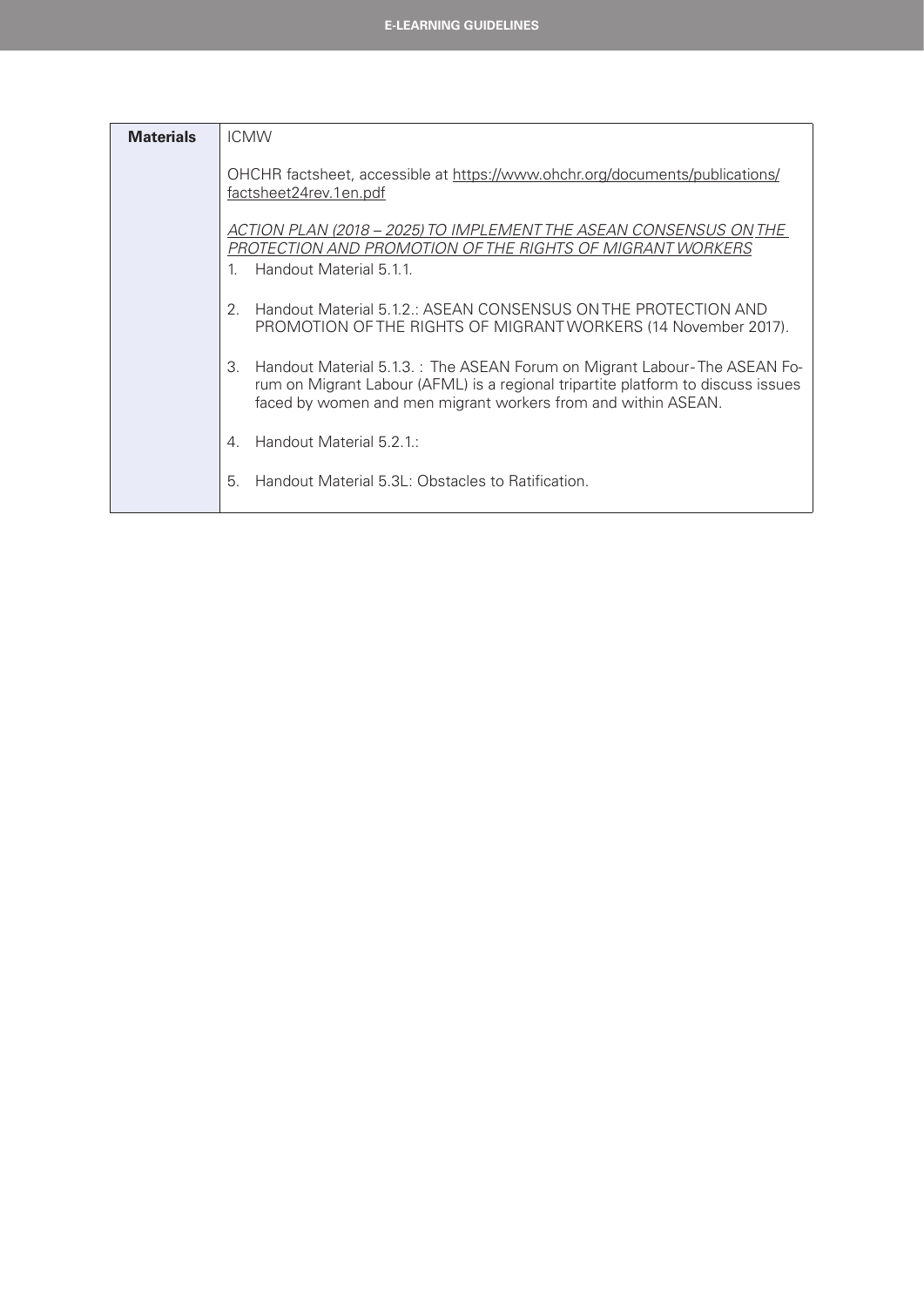#### MODULE 6 **: TACTICS AND STRATEGIES IN ENGAGING ASEAN A HUMAN RIGHTS ADVOCACY**

| <b>Brief</b><br><b>Description</b> | This module is an opportunity to place the knowledge imparted from Modules 1-5<br>in the context of CSO human rights advocacy in ASEAN. This part of the training<br>will draw lessons from CSO's engagement with ASEAN, think about national and<br>regional advocacy, and how to build connections between the two, and engage<br>ASEAN Bodies, including AICHR.                                                                                                                                                                                                                                   |                                                                                                                                                                                                                                                                                                               |  |
|------------------------------------|------------------------------------------------------------------------------------------------------------------------------------------------------------------------------------------------------------------------------------------------------------------------------------------------------------------------------------------------------------------------------------------------------------------------------------------------------------------------------------------------------------------------------------------------------------------------------------------------------|---------------------------------------------------------------------------------------------------------------------------------------------------------------------------------------------------------------------------------------------------------------------------------------------------------------|--|
|                                    | <b>Objectives:</b><br>To learn about past and current CSO regional strategies in engaging the<br>1.<br>ASEAN, including AICHR.<br>For participants to acquire basic skills in advocacy work.<br>2.<br>Coming up with a common platform of engaging AICHR towards effective<br>3.<br>implementation of its promotion mandate.<br>To determine strategies on human rights protection and promotion and<br>4.<br>continuing peoples' dialogue through the office of the ASEAN Secretary<br>General.                                                                                                     |                                                                                                                                                                                                                                                                                                               |  |
|                                    | <b>Knowledge Acquired</b><br>To understand how CSOs engage and advocate ASEAN matters locally and<br>1.<br>regionally.<br>Knowledge on various skills in doing advocacy work.<br>2.<br>Interconnected regional strategic plans of engagement.<br>3.<br>Knowledge on the internal and external processes of the office of the ASEAN<br>4.<br>Secretary-General.                                                                                                                                                                                                                                       |                                                                                                                                                                                                                                                                                                               |  |
| <b>Sub</b><br><b>Topics</b>        | Evolution of ASEAN human rights through peoples' advocacy learning from<br>1.<br>ASEAN engagement and CSOs advocacy.<br>Basic skills in advocacy work: strategising for National Advocacy.<br>2.<br>Mapping regional strategies by interlinking with national strategies.<br>3.<br>Engaging the ASEAN Secretary General's Mandate within AICHR.<br>4.                                                                                                                                                                                                                                                |                                                                                                                                                                                                                                                                                                               |  |
| <b>Process</b>                     | A. Pre-Session Independent Learning<br>Watch the video from Rights Now! Module 3.1<br>Claiming Human Rights in ASEAN (10 minutes) and<br>read Handout Material 1.1.2 on ASEAN and CSOs as<br>well as referring to the previous modules work.<br>Participants are given access to a blank timeline<br>they can fill in (Using padlet or some other<br>platform). The timeline should include time brackets<br>of 1990, 1995, 2000, 2005, 2010, 2015, 2020. There<br>should also be a space for the participants to place<br>thoughts about the weaknesses of the existing<br>human rights mechanisms. | <b>Tools/Resources</b><br>• Blank timeline in a<br>platform such as padlet.<br>video from Rights Now!<br>Module 3.1 Claiming<br>Human Rights in ASEAN<br>(10 minutes.<br>• The ASEAN Triangle<br>Project: Making Difference<br>for Migrant Workers (7:24)<br>• https://www.youtube.com/<br>watch?v=1rGkkMaB_M |  |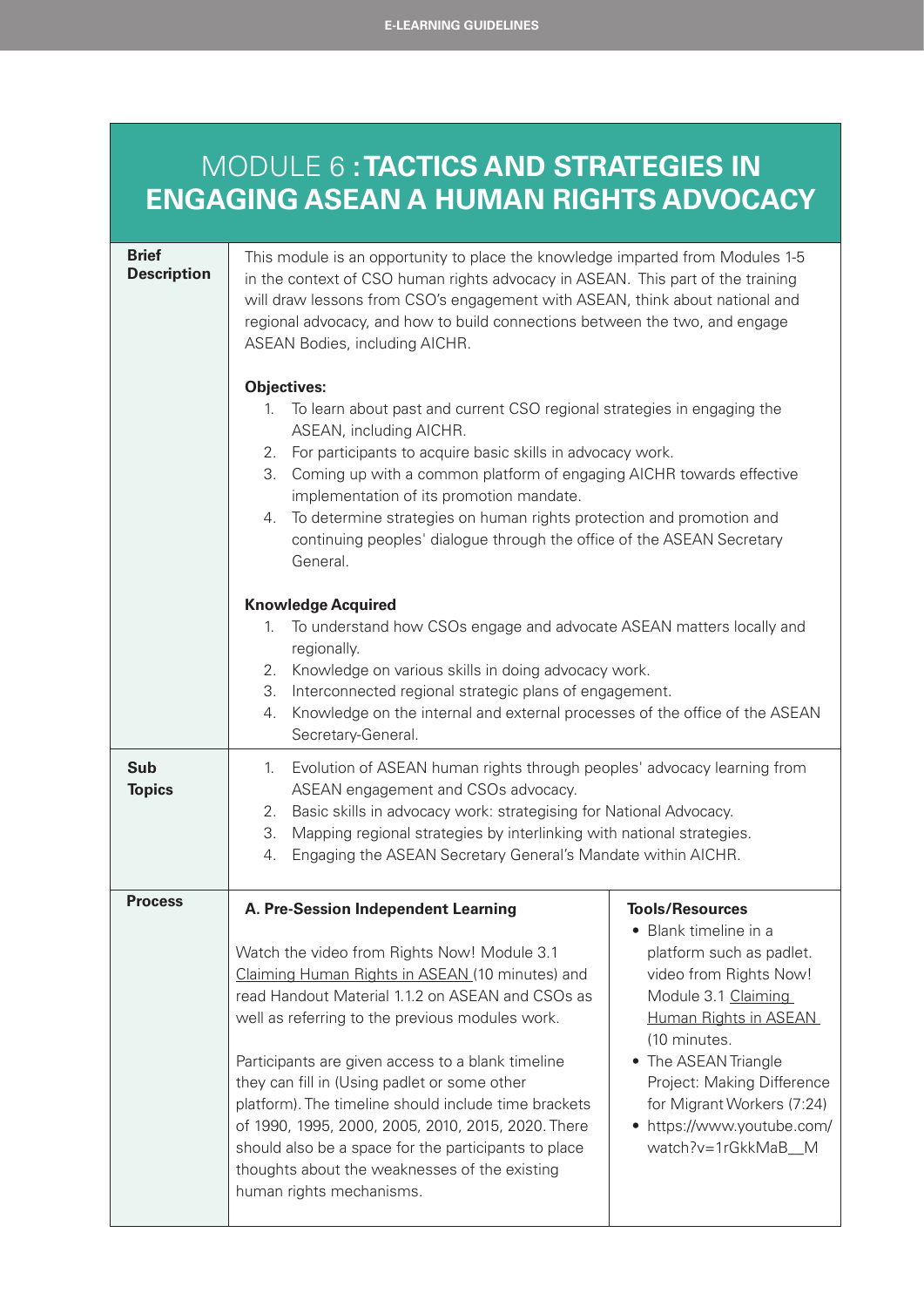| They can write using coloured post:                                                                                                                                                                                                                                                                                                                                                                                                                                                                                                                                                                                                                                                                                                                                                                                                                                                                                                                            |                                                                                                                                                                                                                           |
|----------------------------------------------------------------------------------------------------------------------------------------------------------------------------------------------------------------------------------------------------------------------------------------------------------------------------------------------------------------------------------------------------------------------------------------------------------------------------------------------------------------------------------------------------------------------------------------------------------------------------------------------------------------------------------------------------------------------------------------------------------------------------------------------------------------------------------------------------------------------------------------------------------------------------------------------------------------|---------------------------------------------------------------------------------------------------------------------------------------------------------------------------------------------------------------------------|
| (a) Yellow: record events, social movements<br>or CSO and advocacy formations or<br>conflicts that lead to heightened people's<br>engagement.<br>(b) Red: Declarations or agreements that<br>constitute milestones for the development<br>of human rights mechanisms in ASEAN.<br>(c) Green: the weaknesses of the existing<br>human rights mechanisms.<br>Participants should put their yellow and red cards<br>in the correct time bracket and place the green to<br>highlight the weaknesses of the existing human                                                                                                                                                                                                                                                                                                                                                                                                                                          |                                                                                                                                                                                                                           |
| rights mechanism.                                                                                                                                                                                                                                                                                                                                                                                                                                                                                                                                                                                                                                                                                                                                                                                                                                                                                                                                              |                                                                                                                                                                                                                           |
| <b>B. Classroom Workshop</b><br>Review and group work presentation from<br>1.<br>Module 5:<br>Briefly review the learning process from<br>٠<br>Module 5.<br>Present the timeline from the pre-session in-<br>$\bullet$<br>dependent learning. Discuss with the partic-<br>ipants the questions in RIghts Now! Module<br>6.1 and 6.2 briefing and the conclusion.                                                                                                                                                                                                                                                                                                                                                                                                                                                                                                                                                                                               | <b>Tools/Resources</b><br>• Virtual Classroom with<br>breakout rooms.<br>• Resource persons from<br>CSO and ASEAN.<br>· Jamboard.<br>Handout Material 6.4.<br>Three group facilitators.<br>Logframe for advocacy<br>plan. |
| 2.<br>Basic skills in advocacy work: strategizing for<br><b>National Advocacy (60 minutes):</b><br>Have a talk-show format discussion with a<br>$\bullet$<br>resource person from ASEAN and a CSO.<br>Facilitate a discussion that talks about:<br>Success stories of CSO engaging ASEAN for<br>human rights causes (including the harmony<br>of national and regional level advocacy for<br>the cause.<br>Strategies and messaging that worked, and<br>why they worked.<br>Strategies and messaging that did not work,<br>and why they did not.<br>Tips and tricks.<br>Make sure there is enough time for O&A.<br><b>Strategising Advocacy (40 minutes):</b><br>4.<br>Distribute Handout Material 6.4 and ask the<br>participants to read.<br>Ask them to comment: which ones have<br>they tried? Anything else that is not covered,<br>such as the use of social media?<br>Write and group the answers by using jam-<br>board/whiteboard/equivalent material |                                                                                                                                                                                                                           |
| Close with the reflections from Module 6.4.                                                                                                                                                                                                                                                                                                                                                                                                                                                                                                                                                                                                                                                                                                                                                                                                                                                                                                                    |                                                                                                                                                                                                                           |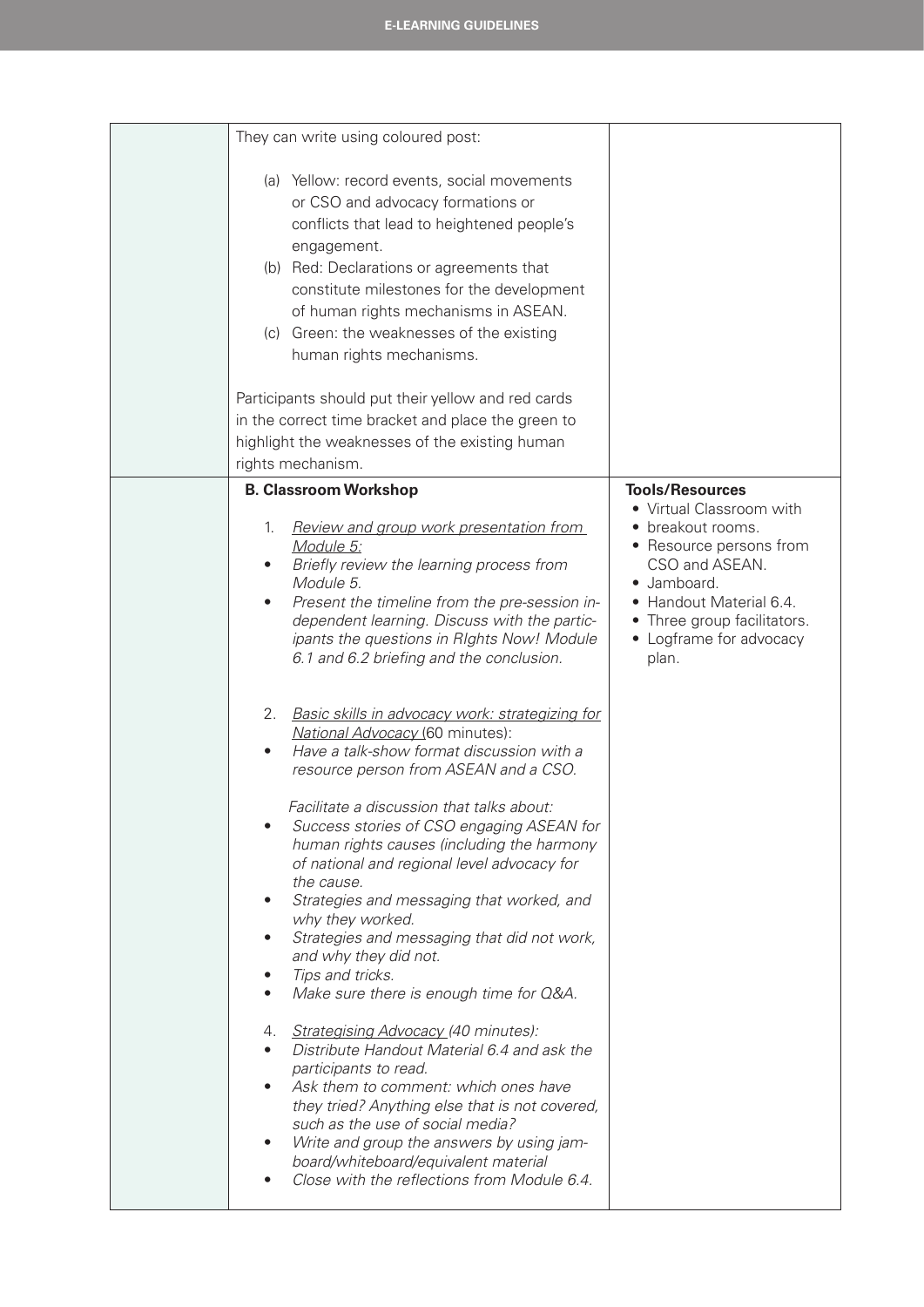|                 | 5.<br><b>Designing Advocacy Campaign</b><br>Divide the participants into three groups,<br>each given Case Studies from Rights Now<br>Handout Material 6.3. Have a group facilita-<br>tor available for each group who is an expert<br>in advocacy and campaign.<br>For each case, ask the group to design an<br>advocacy campaign at the national level, as<br>well as plans to elevate the advocacy at re-<br>gional level, using a provided log frame that<br>identifies the action, objectives, target, and<br>actors to be engaged.<br>After 20 minutes, take the logframes from<br>each group and give it to another group to<br>scrutinise.<br>In the plenary ask the participants to explain<br>their experience in designing and scrutinis-<br>ing an advocacy plan by noting:<br>What makes an advocacy plan<br>good?<br>Did the plan consider the challeng-<br>es that may be faced and how to<br>overcome it?<br>What were the objectives to engage<br>regional stakeholders?<br>What are the most notable tactics<br>and strategies to engage regional<br>level stakeholders?<br>Conclude the session. |                                                    |
|-----------------|--------------------------------------------------------------------------------------------------------------------------------------------------------------------------------------------------------------------------------------------------------------------------------------------------------------------------------------------------------------------------------------------------------------------------------------------------------------------------------------------------------------------------------------------------------------------------------------------------------------------------------------------------------------------------------------------------------------------------------------------------------------------------------------------------------------------------------------------------------------------------------------------------------------------------------------------------------------------------------------------------------------------------------------------------------------------------------------------------------------------|----------------------------------------------------|
|                 | <b>C. Post-Training Questionnaire</b>                                                                                                                                                                                                                                                                                                                                                                                                                                                                                                                                                                                                                                                                                                                                                                                                                                                                                                                                                                                                                                                                              | Tools/Resources<br>1; Post training questionnaire? |
| <b>Duration</b> | Virtual Classroom: 180 minutes                                                                                                                                                                                                                                                                                                                                                                                                                                                                                                                                                                                                                                                                                                                                                                                                                                                                                                                                                                                                                                                                                     |                                                    |